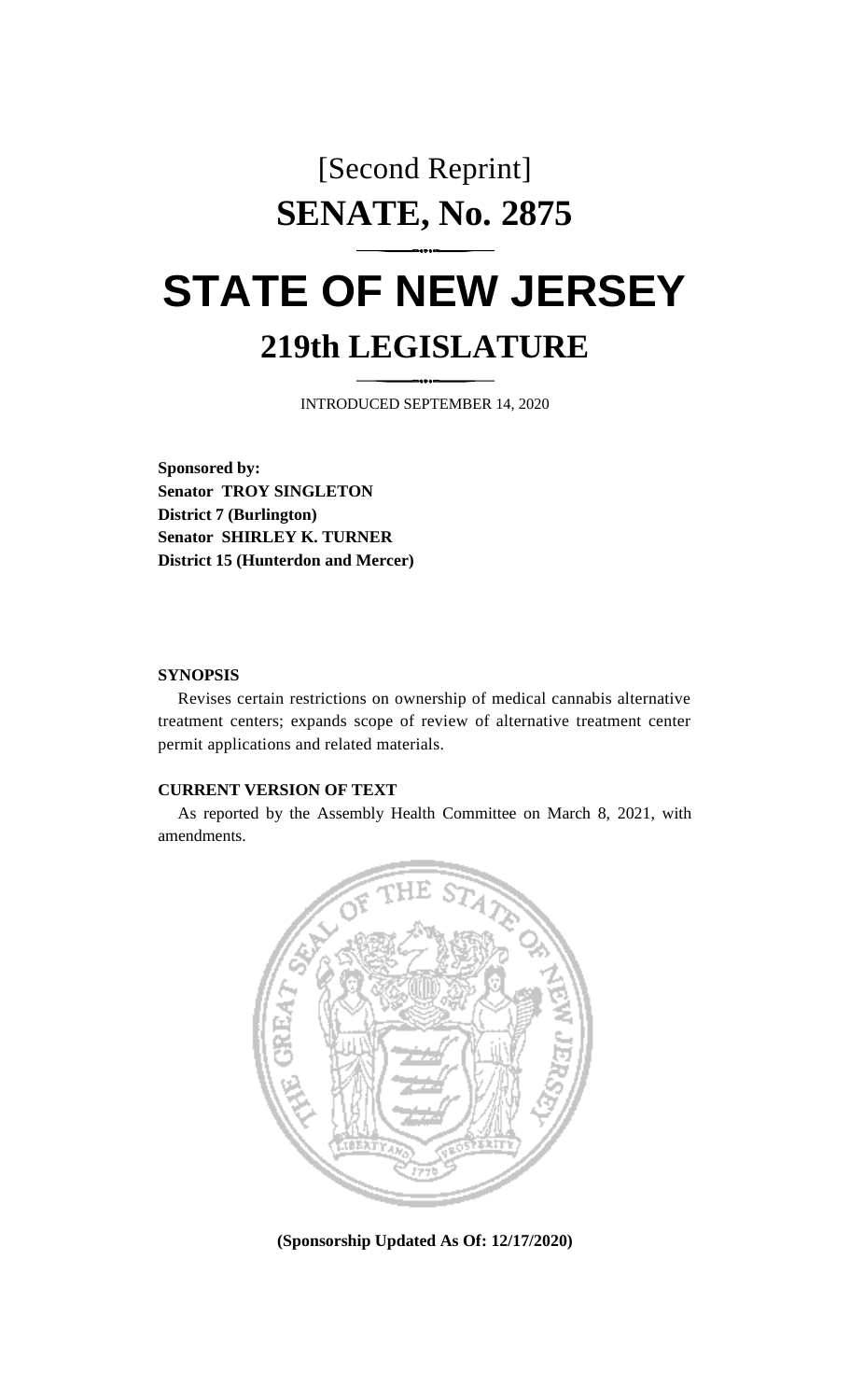**AN ACT** concerning medical cannabis and amending P.L.2009, 2 c.307 <sup>2</sup> and P.L.2019, c.153<sup>2</sup>. **BE IT ENACTED** *by the Senate and General Assembly of the State of New Jersey:* 1. Section 7 of P.L.2009, c.307 (C.24:6I-7) is amended to read as follows: 7. a. (1) The commission shall accept applications from entities for permits to operate as medical cannabis cultivators, medical cannabis manufacturers, and medical cannabis dispensaries. For the purposes of this section, the term "permit" shall be deemed to include a conditional permit issued pursuant to subsection d. of section 11 of P.L.2019, c.153 (C.24:6I-7.1) and any permit issued to a microbusiness pursuant to subsection e. of section 11 of P.L.2019, c.153 (C.24:6I-7.1). (2) (a) For a period of 18 months after the effective date of P.L.2019, c.153 (C.24:6I-5.1 et al.): (i) no applicant may concurrently hold more than one permit issued by the commission pursuant to this section, regardless of type; and (ii) there shall be no more than 28 active medical cannabis cultivator permits, including medical cannabis cultivator permits deemed to be held by alternative treatment centers issued a permit prior to the effective date of P.L.2019, c.153 (C.24:6I-5.1 et al.) and medical cannabis cultivator permits deemed to be held by alternative treatment centers issued a permit subsequent to the effective date of P.L.2019, c.153 (C.24:6I-5.1 et al.) pursuant to an application submitted prior to the effective date of P.L.2019, c.153 (C.24:6I-5.1 et al.); provided that medical cannabis cultivator permits issued to microbusinesses pursuant to subsection e. of section 11 of P.L.2019, c.153 (C.24:6I-7.1) shall not count toward this limit. (b) Commencing 18 months after the effective date of P.L.2019, c.153 (C.24:6I-5.1 et al.), a permit holder shall be authorized to concurrently hold a medical cannabis cultivator permit, a medical cannabis manufacturer permit, and a medical cannabis dispensary permit, provided that no permit holder shall be authorized to concurrently hold more than one permit of each type. The permit holder may submit an application for a permit of any type that the permit holder does not currently hold prior to the expiration of the 18-month period described in subparagraph (a) of this paragraph, provided that no additional permit shall be awarded to the permit holder during the 18 month period.

**EXPLANATION – Matter enclosed in bold-faced brackets [thus] in the above bill is not enacted and is intended to be omitted in the law.**

**Matter underlined thus is new matter.**

**Matter enclosed in superscript numerals has been adopted as follows: Senate SJU committee amendments adopted December 14, 2020. Assembly AHE committee amendments adopted March 8, 2021.**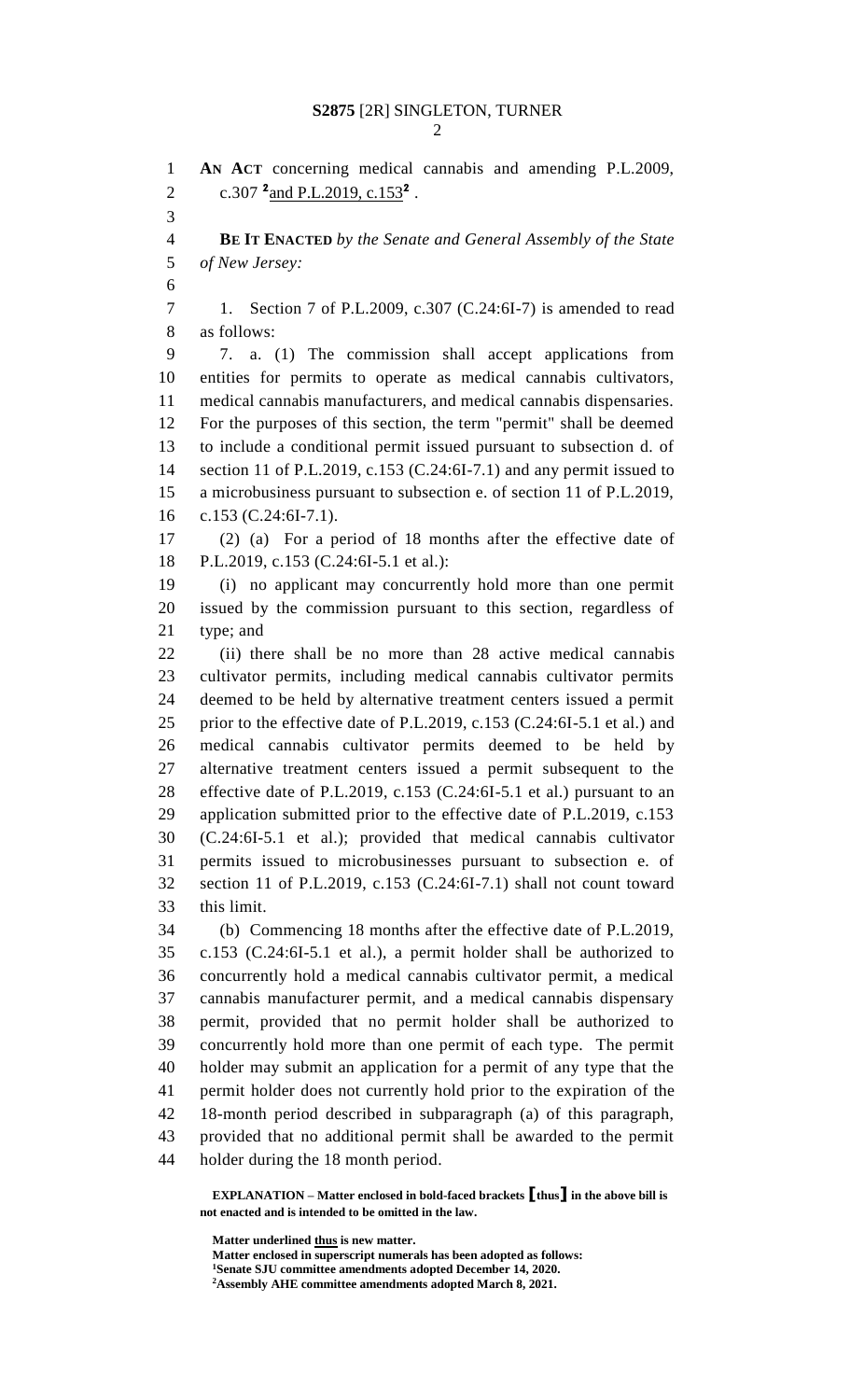(c) The provisions of subparagraph (a) of this paragraph shall not apply to any alternative treatment center that was issued a permit prior to the effective date of P.L.2019, c.153 (C.24:6I- 5.1 et al.), to any alternative treatment center that was issued a 5 permit after the effective date of P.L.2019, c.153 (C.24:6I-5.1 et al.) pursuant to an application submitted prior to the effective date of P.L.2019, c.153 (C.24:6I-5.1 et al.), to one of the four alternative treatment centers issued a permit pursuant to an application submitted after the effective date of P.L.2019, c.153 (C.24:6I-5.1 et al.) pursuant to a request for applications published in the New Jersey Register prior to the effective date of P.L.2019, c.153 (C.24:6I-5.1 et al.) that are expressly exempt from the provisions of subsubparagraph (i) of subparagraph (a) of this paragraph, or to one of the three alternative treatment centers issued a permit pursuant to section 11 of P.L.2019, c.153 (C.24:6I-7.1) that are expressly exempt from the provisions of subsubparagraph (i) of subparagraph (a) of this paragraph, which alternative treatment centers shall be deemed to concurrently hold a medical cannabis cultivator permit, a medical cannabis manufacturer permit, and a medical cannabis dispensary permit, and shall be authorized to engage in any conduct authorized pursuant to those permits in relation to the cultivation, manufacturing, and dispensing of medical cannabis.

23 (d) (i) No entity may be issued or concurrently hold more than one medical cannabis cultivator permit, one medical cannabis manufacturer permit, or one medical cannabis dispensary permit at one time, and no medical cannabis dispensary shall be authorized to establish a satellite location on or after the effective date of P.L.2019, c.153 (C.24:6I-5.1 et al.), except that an alternative treatment center that was issued a permit prior to the effective date of P.L.2019, c.153 (C.24:6I-5.1 et al.) or that was issued a permit after the effective date of P.L.2019, c.153 (C.24:6I-5.1 et al.) pursuant to an application submitted prior to the effective date of P.L.2019, c.153 (C.24:6I-5.1 et al.) shall be authorized to maintain up to two satellite dispensaries, including any satellite dispensary that was approved pursuant to an application submitted prior to or within 18 months after the effective date of P.L.2019, c.153 (C.24:6I-5.1 et al.). The three alternative treatment centers issued permits pursuant to section 11 of P.L.2019, c.153 (C.24:6I-7.1) that are expressly exempt from the provisions of subsubparagraph (i) of subparagraph (a) of this paragraph shall be authorized to establish and maintain up to one satellite dispensary location, provided that the satellite dispensary was approved pursuant to an application submitted within 18 months after the effective date of P.L.2019, c.153 (C.24:6I-5.1 et al.).

 (ii) Notwithstanding the provisions of subsubparagraph (i) of 46 this subparagraph, an <sup>1</sup> investor,<sup>1</sup> investor group <sup>1</sup>,<sup>1</sup> or <sup>1</sup>[a]<sup>1</sup> fund **1 [**formed for the sole and express purpose of providing**]** that provides significant**<sup>1</sup>** financial **<sup>1</sup> [**and**]** or**<sup>1</sup>** technical assistance or the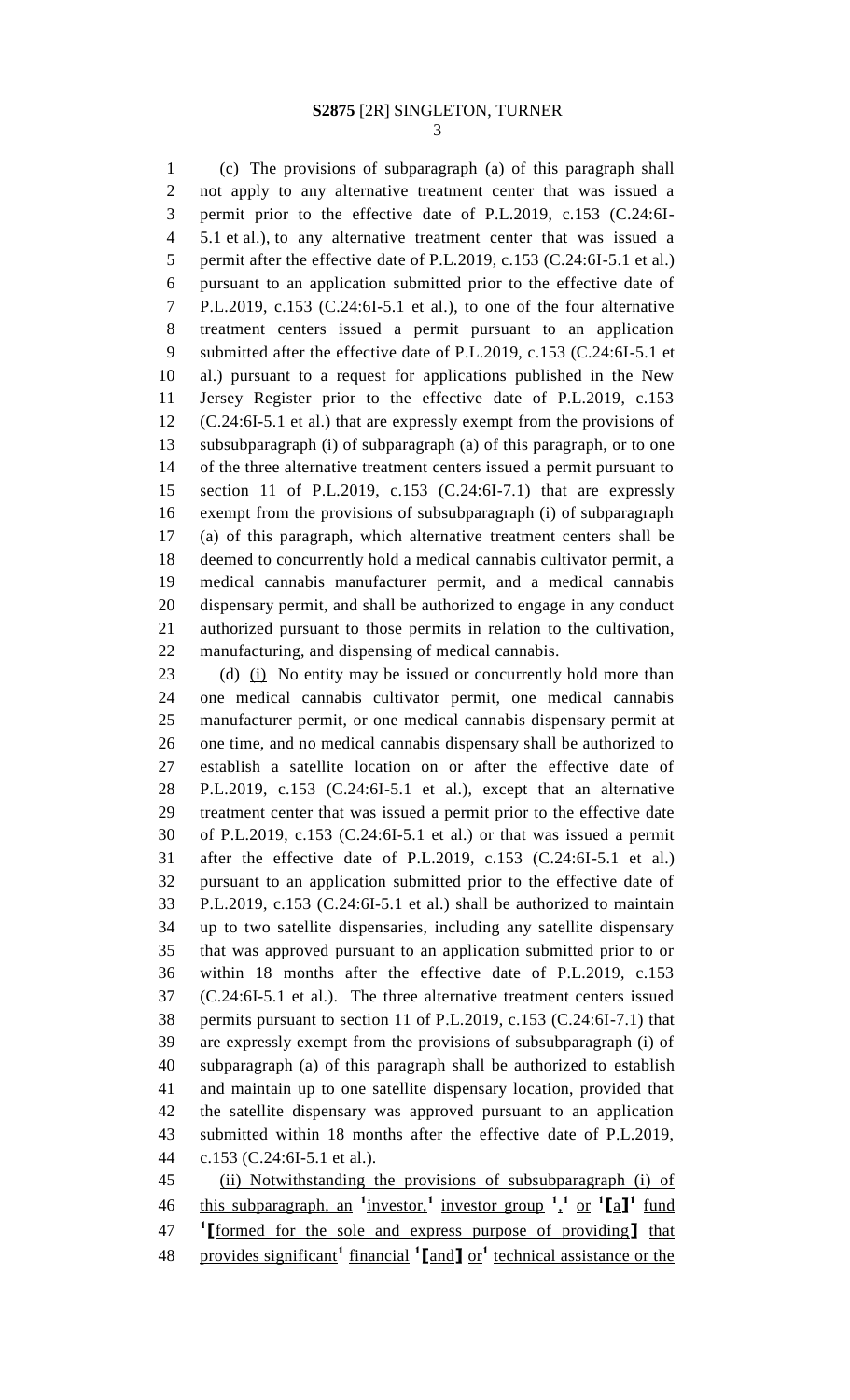1 <sup>1</sup>significant<sup>1</sup> use of intellectual property <sup>1</sup>, or a combination 2 thereof,<sup>1</sup> to an applicant for a medical cannabis dispensary permit, 3 which applicant  $\textbf{1}$  [that **]** has been certified as a minority business pursuant to P.L.1986, c.195 (C.52:27H-21.18 et seq.), a women's 5 business pursuant to P.L.1986, c.195 (C.52:27H-21.18 et seq.)<sup>1</sup><sup>1</sup> or  $\text{[that]}$ <sup>1</sup> is a disabled-veterans' business, as defined in section 2 of P.L.2015, c.116 (C.52:32-31.2), may own up to a 40 percent interest in up to 10 entities that have been issued a medical cannabis 9 dispensary permit, provided that <sup>1</sup> each such medical cannabis dispensary is a certified minority or women's business or a 11 disabled-veterans' business, and<sup>1</sup> the terms of the agreement to 12 <sup>1</sup> provide significant<sup>1</sup> financial or technical assistance or the 13 <sup>1</sup> significant<sup>1</sup> use of intellectual property, <sup>1</sup> or a combination 14 thereof,<sup>1</sup> whether provided in the form of equity, a loan, or 15 otherwise, including interest rates, returns, and fees, are commercially reasonable based on the terms generally provided to comparable businesses. The terms of the agreement for the 18 provision of <sup>1</sup> significant<sup>1</sup> financial or technical assistance or the 19 <sup>1</sup> significant<sup>1</sup> use of intellectual property <sup>1</sup>, or a combination 20 thereof,<sup>1</sup> may include performance, quality, and other requirements as a condition of providing the financial or technical assistance or 22 use of intellectual property.  $^2$ An applicant for a medical cannabis dispensary permit that has or will receive significant financial or technical assistance or the significant use of intellectual property under this subsubparagraph shall include with the permit application materials submitted to the commission a copy of the agreement to provide significant financial or technical assistance or significant use of intellectual property, or a combination thereof, 29 which agreement shall be subject to review by the commission as provided in subsection f. of section 11 of P.L.2019, c.153 (C.24:6I-7.1).**<sup>2</sup>** <sup>1</sup>An applicant for a medical cannabis dispensary permit that receives significant financial or technical assistance or the significant use of intellectual property under this subsubparagraph shall pay back to the investor, investor group, or fund the full value of the financial or technical assistance or intellectual property provided under the agreement, plus any applicable interest and fees, within seven years after the date the applicant entered into the agreement for the provision of significant financial or technical assistance or significant use of intellectual property, but no earlier 41 than three years after the date of the agreement. An investor, investor group, or fund that has acquired an ownership interest in one or more entities that have been issued a medical cannabis dispensary permit as authorized under this subsubparagraph may maintain the ownership interest after the date the full value of the financial or technical assistance or use of intellectual property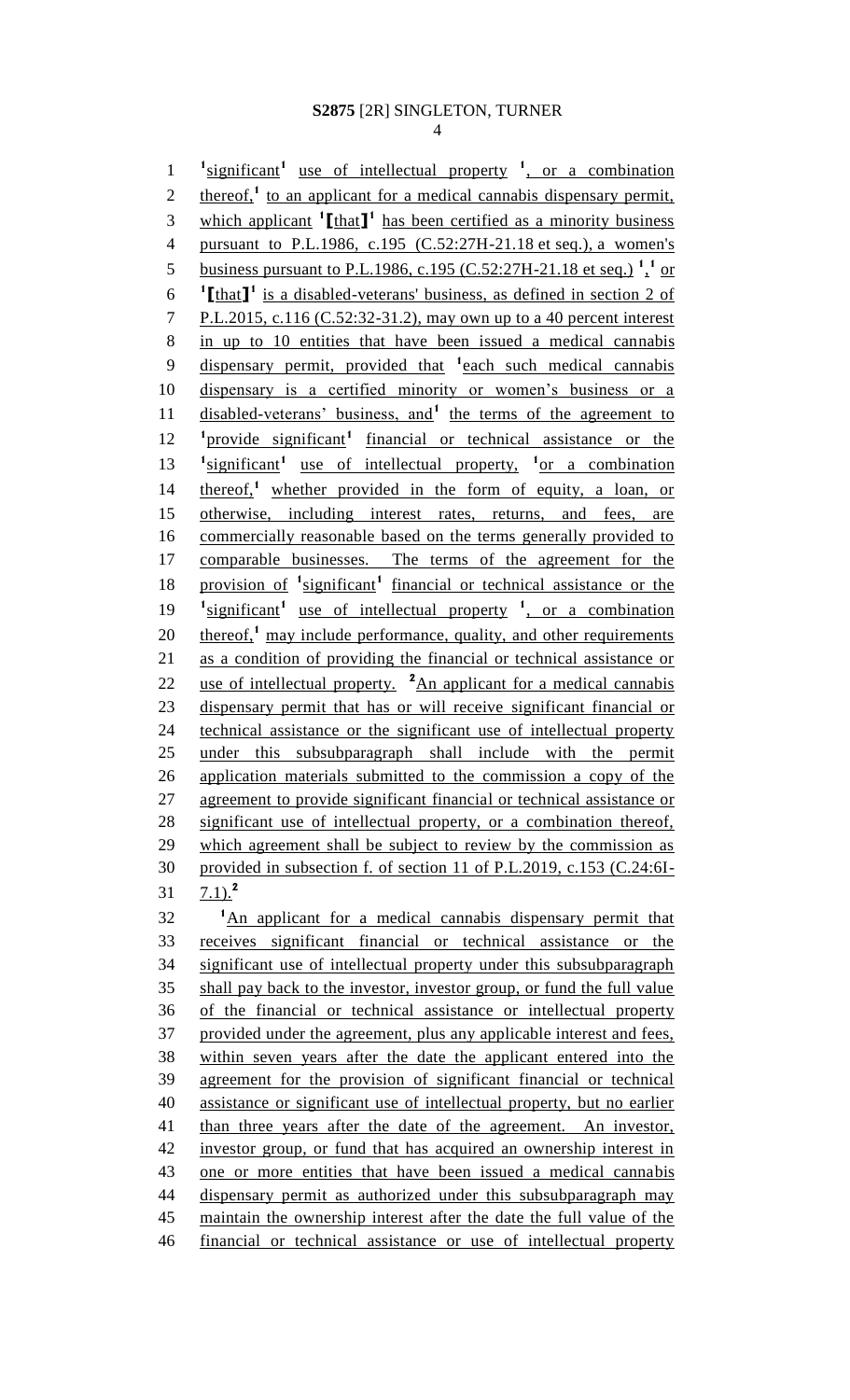provided under the agreement, plus interest and fees, has been repaid by the applicant that received the assistance or use of intellectual property.**<sup>1</sup>** In no case may the controlling interest in the entity that holds [the ] a<sup>t</sup> medical cannabis dispensary permit <sup>1</sup> in which an investor, investor group, or fund owns an interest as authorized under this 7 subsubparagraph<sup>1</sup> revert to the <sup>1</sup>investor,<sup>1</sup> investor group <sup>1</sup>,<sup>1</sup> or fund in the event of a default or failure by the certified minority or women's business or disabled-veterans' business, as applicable, and any such controlling interest may only be transferred to a certified minority or women's business or a disabled-veterans' business. **An entity issued a medical cannabis cultivator, <sup>1</sup> medical** cannabis**<sup>1</sup>** manufacturer, or **<sup>1</sup>**medical cannabis**<sup>1</sup>** dispensary permit, or an individual associated with the ownership or management of 15 the entity, may participate in an investor group or a fund that meets the requirements of this subsubparagraph **<sup>1</sup> [**, provided that the entity's or individual's interest in the investor group or the fund 18 does not exceed 10 percent<sup>1</sup>. (e) No entity issued a medical cannabis cultivator, medical cannabis manufacturer, or medical cannabis dispensary permit may concurrently hold a clinical registrant permit issued pursuant to section 13 of P.L.2019, c.153 (C.24:6I-7.3), and no entity issued a clinical registrant permit pursuant to section 13 of P.L.2019, c.153 (C.24:6I-7.3) may concurrently hold a medical cannabis cultivator permit, a medical cannabis manufacturer permit, or a medical cannabis dispensary permit.

 (f) Any medical cannabis dispensary permit holder may be approved by the commission to operate a medical cannabis consumption area, provided that the permit holder otherwise meets the requirements of section 28 of P.L.2019, c.153 (C.24:6I-21).

 (g) An alternative treatment center that was issued a permit prior to the effective date of P.L.2019, c.153 (C.24:6I-5.1 et al.), that was issued a permit after the effective date of P.L.2019, c.153 (C.24:6I- 5.1 et al.) pursuant to an application submitted pursuant to a request for applications published in the New Jersey Register prior to the effective date of P.L.2019, c.153 (C.24:6I-5.1 et al.), or that was issued a permit after the effective date of P.L.2019, c.153 (C.24:6I- 5.1 et al.) pursuant to an application submitted prior to the effective date of P.L.2019, c.153 (C.24:6I-5.1 et al.), shall be required to submit an attestation signed by a bona fide labor organization stating that the alternative treatment center has entered into a labor peace agreement with such bona fide labor organization no later than 100 days after the effective date of P.L.2019, c.153 (C.24:6I- 5.1 et al.) or no later than 100 days after the date the alternative treatment center first opens, whichever date is later. The maintenance of a labor peace agreement with a bona fide labor organization shall be an ongoing material condition of maintaining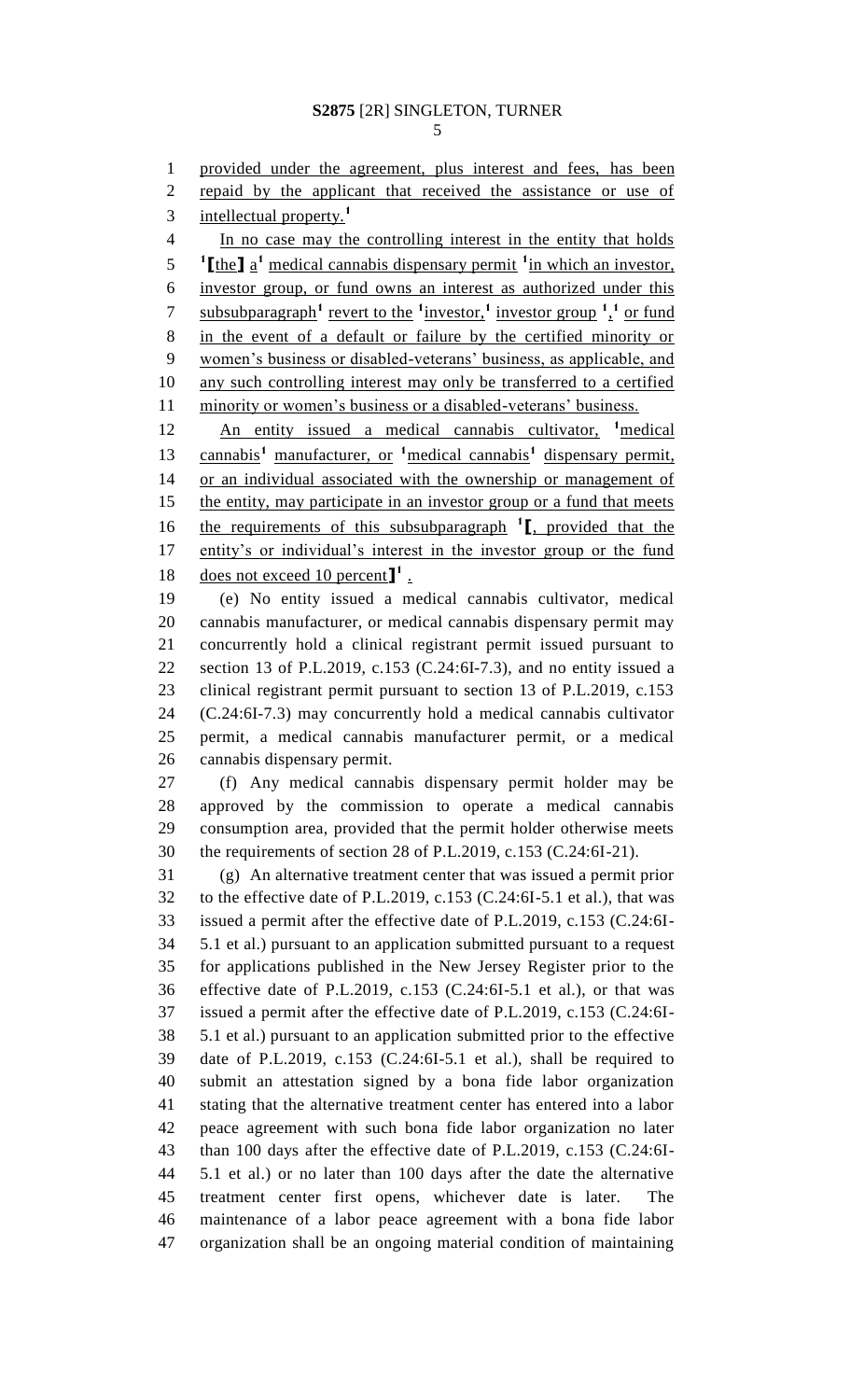the alternative treatment center's permit. The failure to submit an attestation as required pursuant to this subparagraph within 100 days after the effective date of P.L.2019, c.153 (C.24:6I-5.1 et al.) or within 100 days after the alternative treatment center first opens, as applicable, shall result in the suspension or revocation of the alternative treatment center's permit, provided that the commission may grant an extension to this deadline to the alternative treatment center based upon extenuating circumstances or for good cause shown.

 (3) The commission shall seek to ensure the availability of a sufficient number of medical cannabis cultivators, medical cannabis manufacturers, and medical cannabis dispensaries throughout the State, pursuant to need, including at least two each in the northern, central, and southern regions of the State. Medical cannabis cultivators, medical cannabis manufacturers, and medical cannabis dispensaries issued permits pursuant to this section may be nonprofit or for-profit entities.

 (4) The commission shall periodically evaluate whether the number of medical cannabis cultivator, medical cannabis manufacturer, and medical cannabis dispensary permits issued are sufficient to meet the needs of qualifying patients in the State, and shall make requests for applications and issue such additional permits as shall be necessary to meet those needs. The types of permits requested and issued, and the locations of any additional permits that are authorized, shall be in the discretion of the commission based on the needs of qualifying patients in the State.

 (5) (a) A medical cannabis cultivator shall be authorized to: acquire a reasonable initial and ongoing inventory, as determined by the commission, of cannabis seeds or seedlings and paraphernalia; possess, cultivate, plant, grow, harvest, and package medical cannabis, including prerolled forms, for any authorized purpose, including, but not limited to, research purposes; and deliver, transfer, transport, distribute, supply, or sell medical cannabis and related supplies to any medical cannabis cultivator, medical cannabis manufacturer, medical cannabis dispensary, or clinical registrant in the State. In no case shall a medical cannabis cultivator operate or be located on land that is valued, assessed or taxed as an agricultural or horticultural use pursuant to the "Farmland Assessment Act of 1964," P.L.1964, c.48 (C.54:4- 23.1 et seq.).

 (b) A medical cannabis manufacturer shall be authorized to: purchase or acquire medical cannabis from any medical cannabis cultivator, medical cannabis manufacturer, or clinical registrant in the State; possess and utilize medical cannabis in the manufacture, production, and creation of medical cannabis products; and deliver, transfer, transport, supply, or sell medical cannabis products and related supplies to any medical cannabis manufacturer, medical cannabis dispensary, or clinical registrant in the State.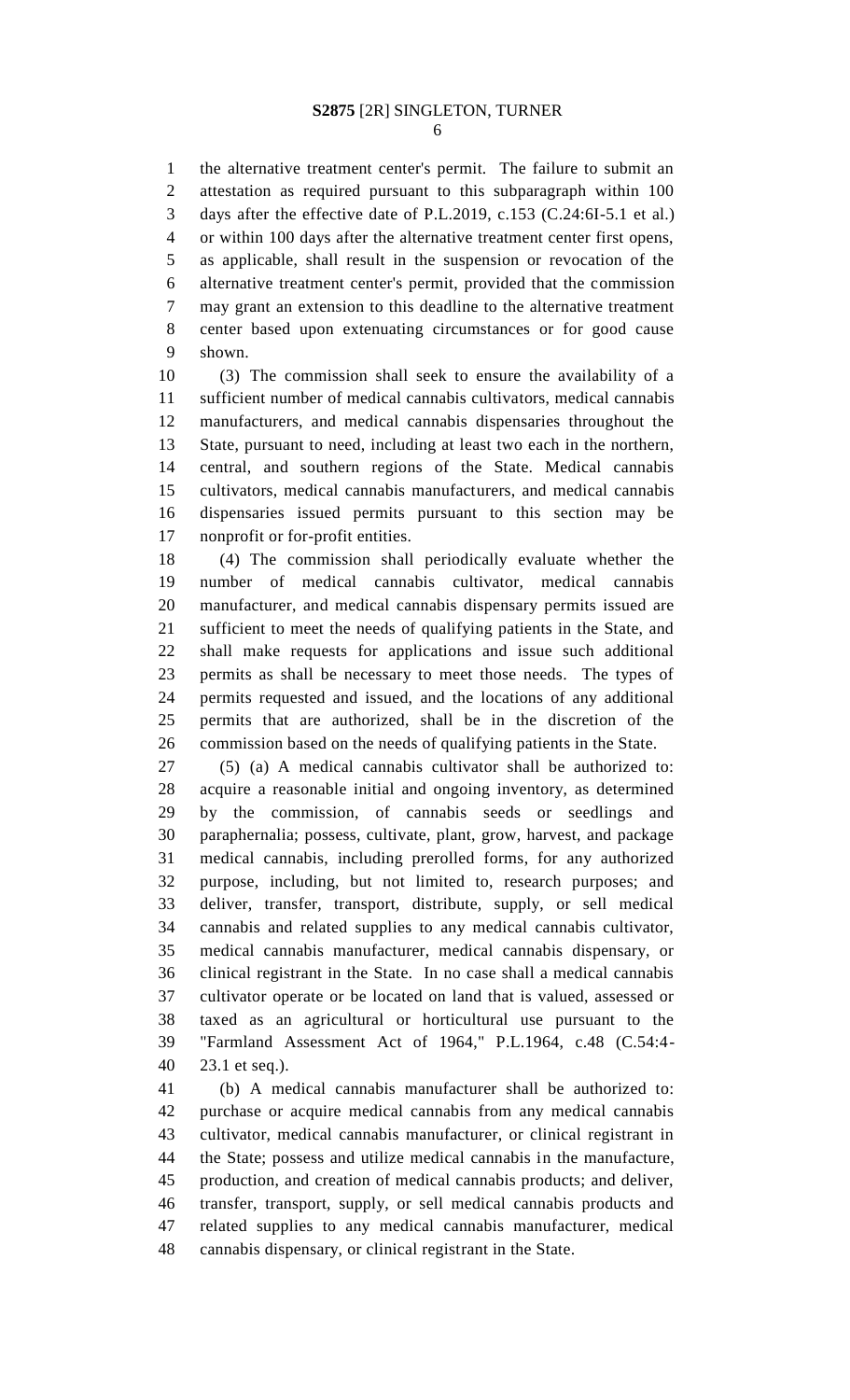(c) A medical cannabis dispensary shall be authorized to: purchase or acquire medical cannabis from any medical cannabis cultivator, medical cannabis dispensary, or clinical registrant in the State and medical cannabis products and related supplies from any medical cannabis manufacturer, medical cannabis dispensary, or clinical registrant in the State; purchase or acquire paraphernalia from any legal source; and distribute, supply, sell, or dispense medical cannabis, medical cannabis products, paraphernalia, and related supplies to qualifying patients or their designated or institutional caregivers who are registered with the commission pursuant to section 4 of P.L.2009, c.307 (C.24:6I-4). A medical cannabis dispensary may furnish medical cannabis, medical cannabis products, paraphernalia, and related supplies to a medical cannabis handler for delivery to a registered qualifying patient, designated caregiver, or institutional caregiver consistent with the requirements of subsection i. of section 27 of P.L.2019, c.153 (C.24:6I-20).

 (6) A medical cannabis cultivator shall not be limited in the number of strains of medical cannabis cultivated, and a medical cannabis manufacturer shall not be limited in the number or type of medical cannabis products manufactured, produced, or created. A medical cannabis manufacturer may package, and a medical cannabis dispensary may directly dispense medical cannabis and medical cannabis products to qualifying patients and their designated and institutional caregivers in any authorized form. Authorized forms shall include dried form, oral lozenges, topical formulations, transdermal form, sublingual form, tincture form, or edible form, or any other form as authorized by the commission. Edible form shall include pills, tablets, capsules, drops or syrups, oils, chewable forms, and any other form as authorized by the commission, except that the edible forms made available to minor patients shall be limited to forms that are medically appropriate for children, including pills, tablets, capsules, chewable forms, and drops, oils, syrups, and other liquids.

 (7) Nonprofit medical cannabis cultivators, medical cannabis manufacturers, and medical cannabis dispensaries need not be recognized as a 501(c)(3) organization by the federal Internal Revenue Service.

 b. The commission shall require that an applicant provide such information as the commission determines to be necessary pursuant to regulations adopted pursuant to P.L.2009, c.307 (C.24:6I-1 et al.).

 c. A person who has been convicted of a crime of the first, second, or third degree under New Jersey law or of a crime involving any controlled dangerous substance or controlled substance analog as set forth in chapter 35 of Title 2C of the New Jersey Statutes except paragraph (11) or (12) of subsection b. of N.J.S.2C:35-5, or paragraph (3) or (4) of subsection a. of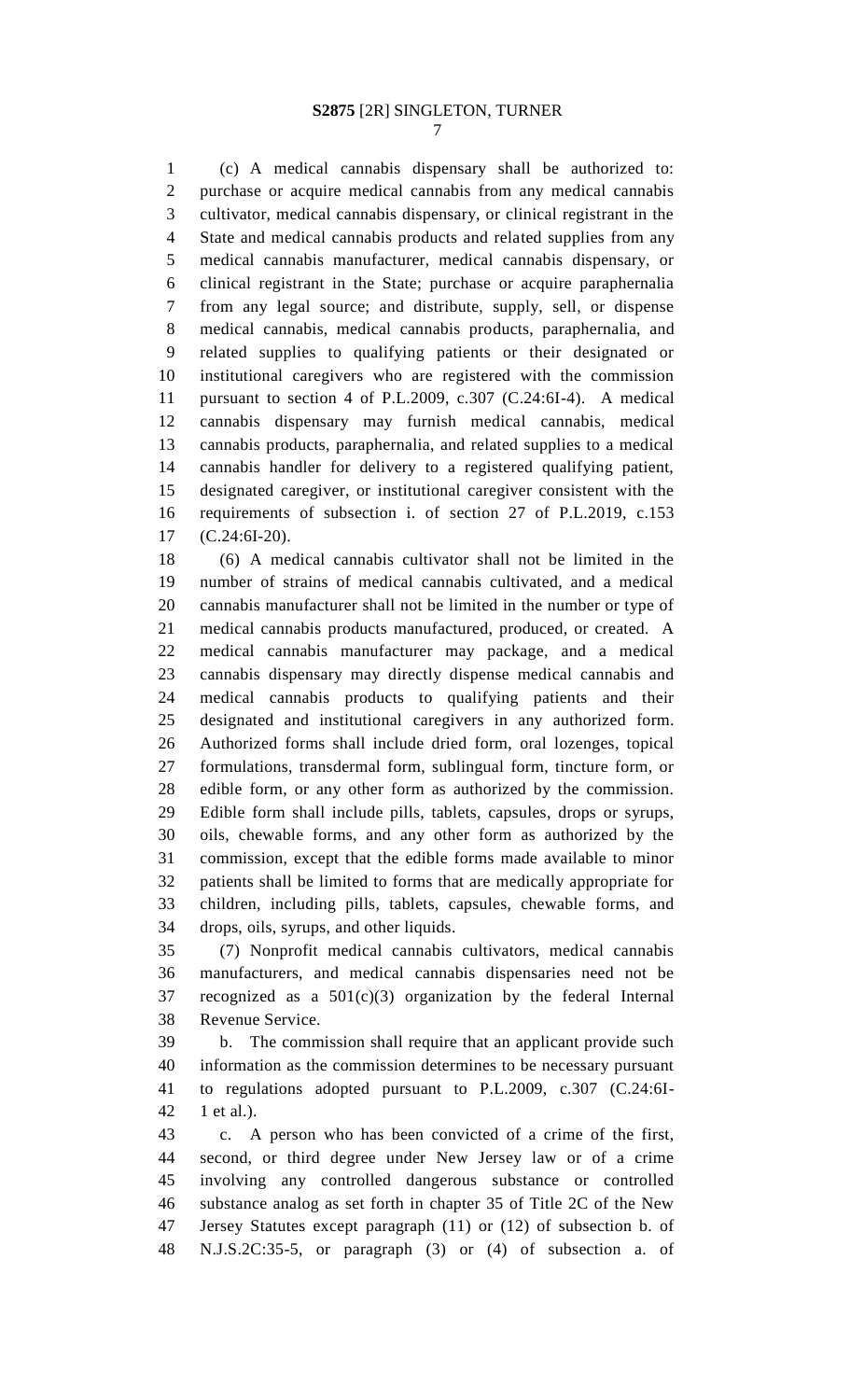N.J.S.2C:35-10, or any similar law of the United States or any other state shall not be issued a permit to operate as a medical cannabis cultivator, medical cannabis manufacturer, medical cannabis dispensary, or clinical registrant or be a director, officer, or employee of a medical cannabis cultivator, medical cannabis manufacturer, medical cannabis dispensary, or clinical registrant, unless such conviction occurred after the effective date of P.L.2009, c.307 (C.24:6I-1 et al.) and was for a violation of federal law relating to possession or sale of cannabis for conduct that is authorized under P.L.2009, c.307 (C.24:6I-1 et al.) or P.L.2015, c.158 (C.18A:40-12.22 et al.).

 d. (1) The commission shall require each applicant seeking a permit to operate as, to be a director, officer, or employee of, or to be a significantly involved person in, a medical cannabis cultivator, medical cannabis manufacturer, medical cannabis dispensary, or clinical registrant to undergo a criminal history record background check.

 Any individual seeking to become a director, officer, or employee of a medical cannabis cultivator, medical cannabis manufacturer, medical cannabis dispensary, or clinical registrant, after issuance of an initial permit shall notify the commission and shall complete a criminal history record background check and provide all information as may be required by the commission as a condition of assuming a position as director, officer, or employee of the permitted entity. An individual who incurs an investment interest or gains the authority to make controlling decisions in a permitted entity that makes the individual a significantly involved person shall notify the commission, complete a criminal history record background check, and provide all information as may be required by the commission no later than 30 days after the date the individual becomes a significantly involved person, or any permit issued to the individual or group of which the significantly involved person is a member shall be revoked and the individual or group shall be deemed ineligible to hold any ownership or investment interest in a medical cannabis cultivator, medical cannabis manufacturer, medical cannabis dispensary, or clinical registrant for a period of at least two years, commencing from the date of revocation, and for such additional period of time as the commission deems appropriate, based on the duration of the nondisclosure, the size of the individual's or group's investment interest in the permitted entity, the amount of profits, revenue, or income realized by the individual or group from the permitted entity during the period of nondisclosure, and whether the individual had a disqualifying conviction or would otherwise have been deemed ineligible to be a significantly involved person in a medical cannabis cultivator, medical cannabis manufacturer, medical cannabis dispensary, or clinical registrant.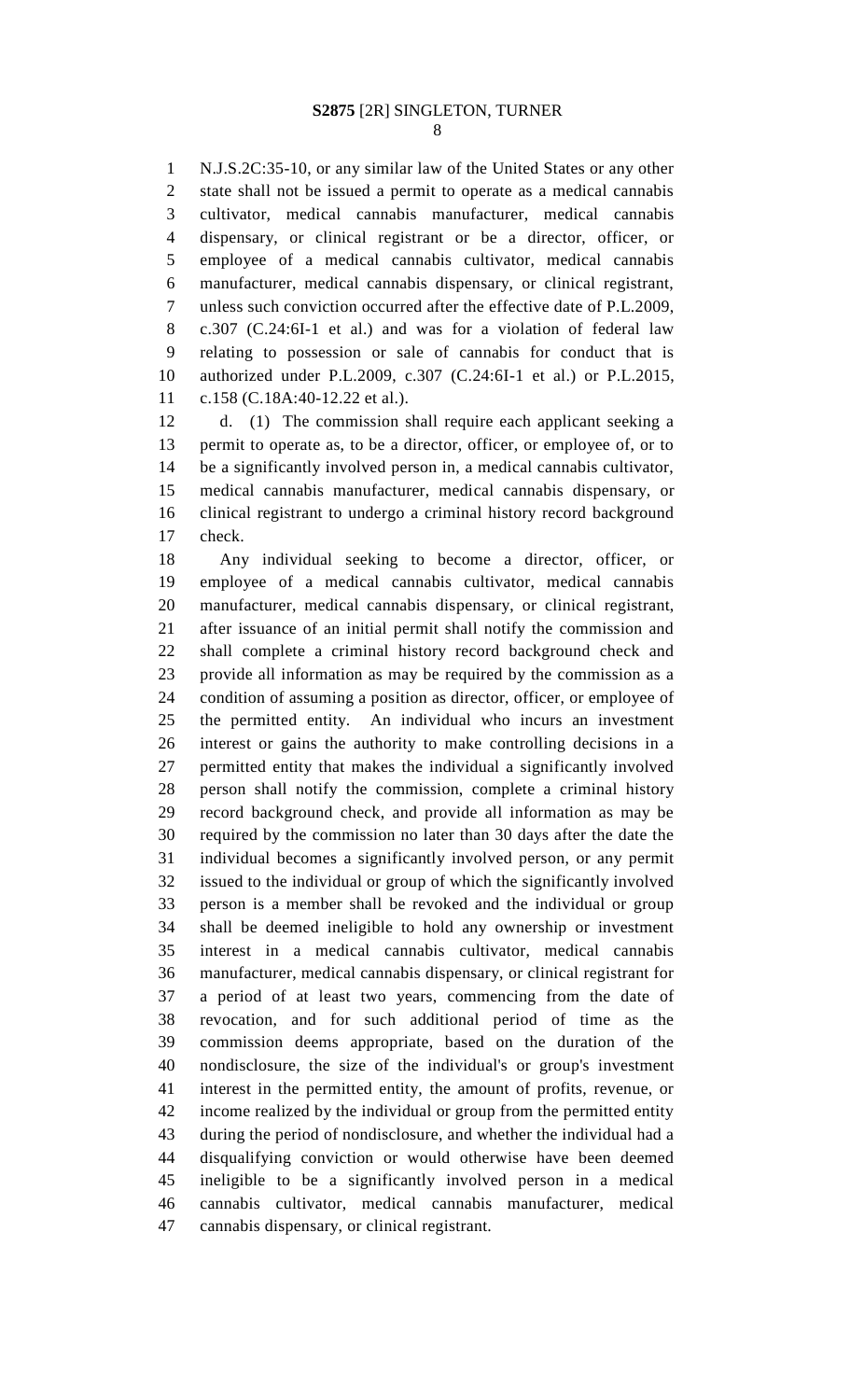For purposes of this section, the term "applicant" shall include any owner, director, officer, or employee of, and any significantly involved person in, a medical cannabis cultivator, medical cannabis manufacturer, medical cannabis dispensary, or clinical registrant. The commission is authorized to exchange fingerprint data with and receive criminal history record background information from the Division of State Police and the Federal Bureau of Investigation consistent with the provisions of applicable federal and State laws, rules, and regulations. The Division of State Police shall forward criminal history record background information to the commission in a timely manner when requested pursuant to the provisions of this section.

 An applicant who is required to undergo a criminal history record background check pursuant to this section shall submit to being fingerprinted in accordance with applicable State and federal laws, rules, and regulations. No check of criminal history record background information shall be performed pursuant to this section unless the applicant has furnished the applicant's written consent to that check. An applicant who is required to undergo a criminal history record background check pursuant to this section who refuses to consent to, or cooperate in, the securing of a check of criminal history record background information shall not be considered for a permit to operate, or authorization to be employed at or to be a significantly involved person in, a medical cannabis cultivator, medical cannabis manufacturer, medical cannabis dispensary, or clinical registrant. An applicant shall bear the cost for the criminal history record background check, including all costs of administering and processing the check.

 (2) The commission shall not approve an applicant for a permit to operate, or authorization to be employed at or to be a significantly involved person in, a medical cannabis cultivator, medical cannabis manufacturer, medical cannabis dispensary, or clinical registrant if the criminal history record background information of the applicant reveals a disqualifying conviction as set forth in subsection c. of this section.

 (3) Upon receipt of the criminal history record background information from the Division of State Police and the Federal Bureau of Investigation, the commission shall provide written notification to the applicant of the applicant's qualification for or disqualification for a permit to operate or be a director, officer, or employee of, or a significantly involved person in, a medical cannabis cultivator, medical cannabis manufacturer, medical cannabis dispensary, or clinical registrant.

 If the applicant is disqualified because of a disqualifying conviction pursuant to the provisions of this section, the conviction that constitutes the basis for the disqualification shall be identified in the written notice.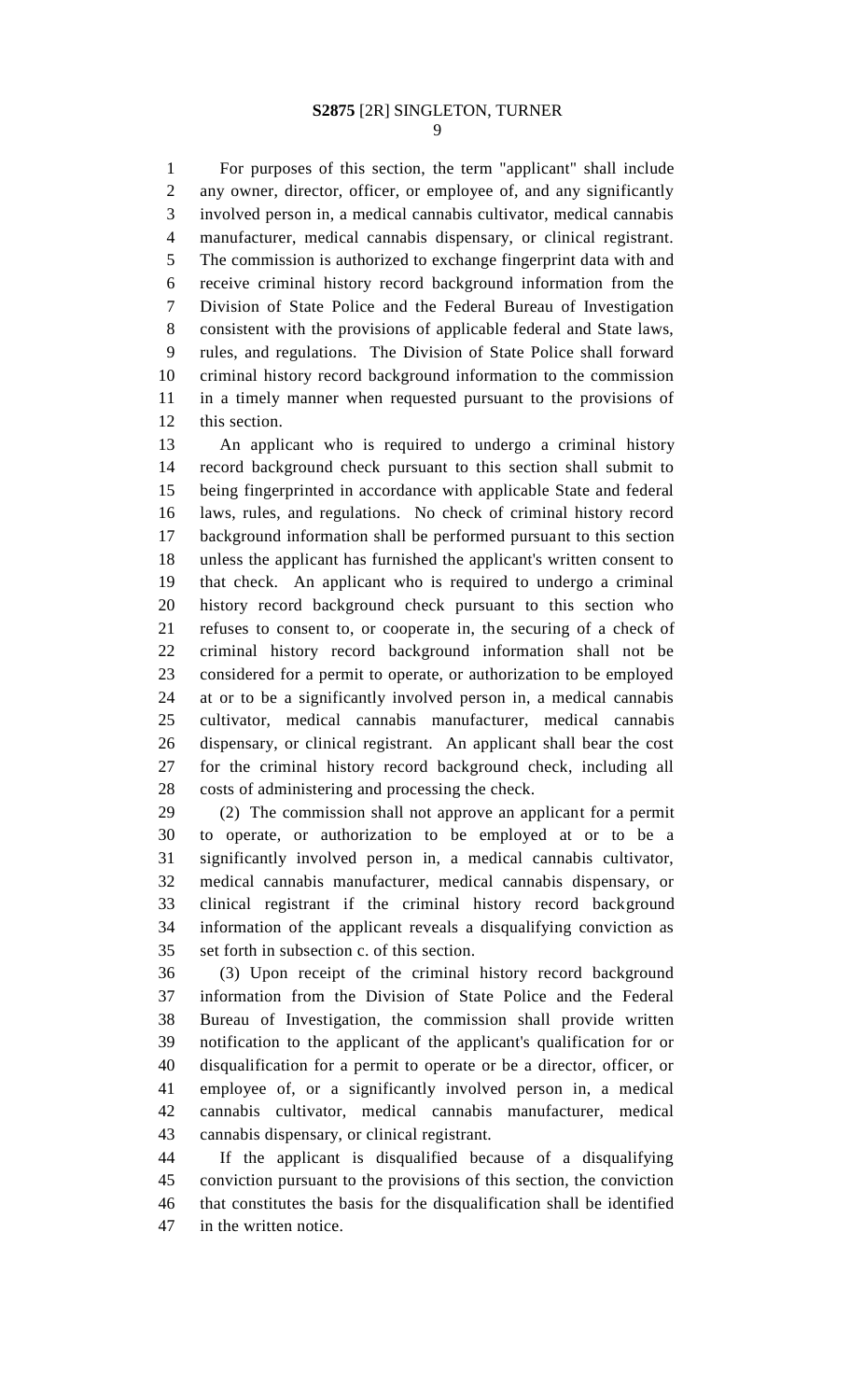(4) The Division of State Police shall promptly notify the commission in the event that an individual who was the subject of a criminal history record background check conducted pursuant to this section is convicted of a crime or offense in this State after the date the background check was performed. Upon receipt of that notification, the commission shall make a determination regarding the continued eligibility to operate or be a director, officer, or employee of, or a significantly involved person in, a medical cannabis cultivator, medical cannabis manufacturer, medical cannabis dispensary, or clinical registrant.

 (5) Notwithstanding the provisions of subsection c. of this section to the contrary, the commission may offer provisional authority for an applicant to be an owner, director, officer, or employee of, or a significantly involved person in, a medical cannabis cultivator, medical cannabis manufacturer, medical cannabis dispensary, or clinical registrant for a period not to exceed three months if the applicant submits to the commission a sworn statement attesting that the person has not been convicted of any disqualifying conviction pursuant to this section.

 (6) Notwithstanding the provisions of subsection c. of this section to the contrary, no applicant to be an owner, director, officer, or employee of, or a significantly involved person in, a medical cannabis cultivator, medical cannabis manufacturer, medical cannabis dispensary, or clinical registrant shall be disqualified on the basis of any conviction disclosed by a criminal history record background check conducted pursuant to this section if the individual has affirmatively demonstrated to the commission clear and convincing evidence of rehabilitation. In determining whether clear and convincing evidence of rehabilitation has been demonstrated, the following factors shall be considered:

 (a) the nature and responsibility of the position which the convicted individual would hold, has held, or currently holds;

(b) the nature and seriousness of the crime or offense;

 (c) the circumstances under which the crime or offense occurred;

(d) the date of the crime or offense;

 (e) the age of the individual when the crime or offense was committed;

 (f) whether the crime or offense was an isolated or repeated incident;

 (g) any social conditions which may have contributed to the commission of the crime or offense; and

 (h) any evidence of rehabilitation, including good conduct in prison or in the community, counseling or psychiatric treatment received, acquisition of additional academic or vocational schooling, successful participation in correctional work-release programs, or the recommendation of those who have had the individual under their supervision.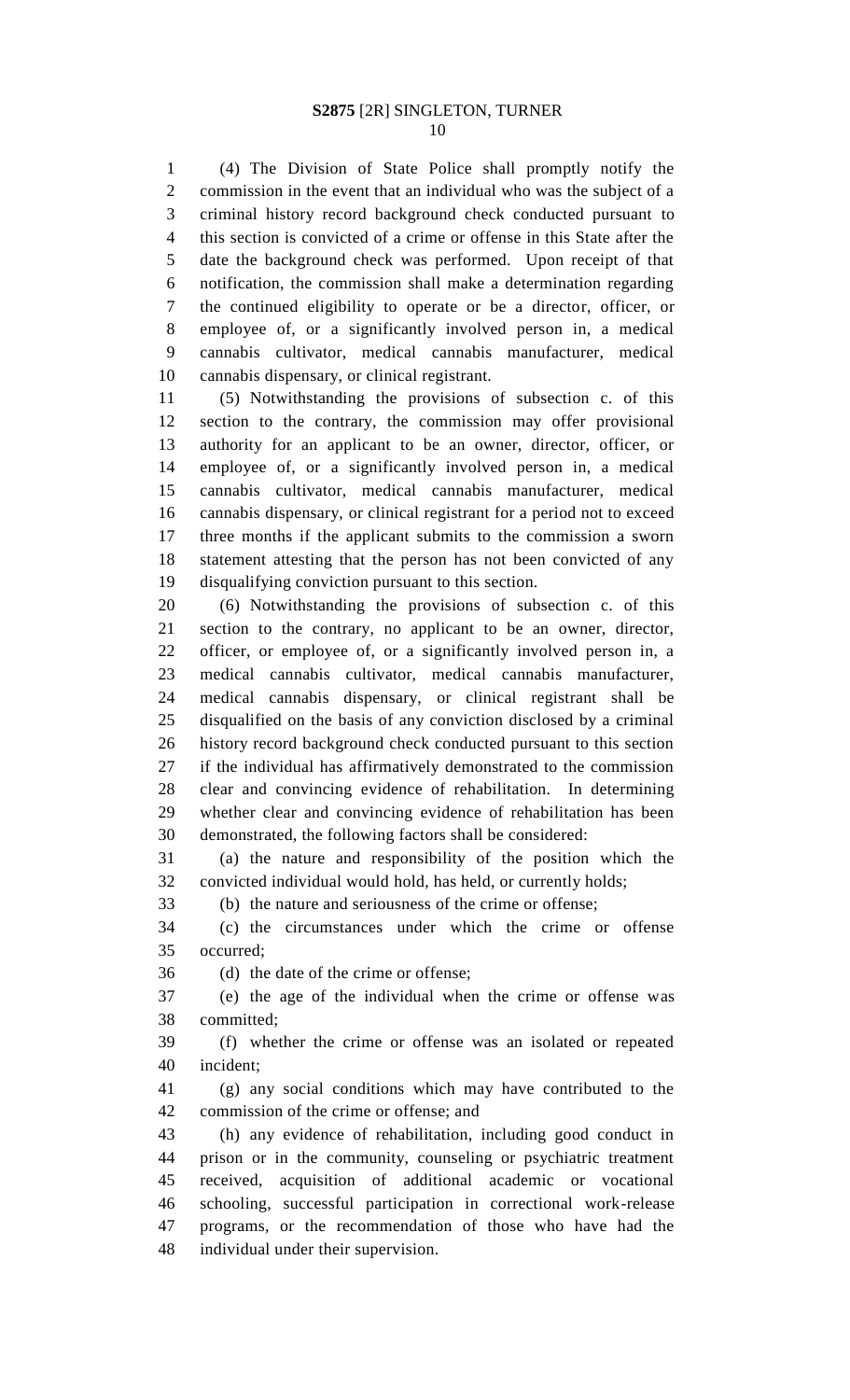e. The commission shall issue a permit to operate or be an owner, director, officer, or employee of, or a significantly involved person in, a medical cannabis cultivator, medical cannabis manufacturer, or medical cannabis dispensary if the commission finds that issuing such a permit would be consistent with the purposes of P.L.2009, c.307 (C.24:6I-1 et al.) and the requirements of this section and section 11 of P.L.2019, c.153 (C.24:6I-7.1) are met. The denial of an application shall be considered a final agency decision, subject to review by the Appellate Division of the Superior Court. A permit to operate a medical cannabis cultivator, medical cannabis manufacturer, or medical cannabis dispensary issued on or after the effective date of P.L.2019, c.153 (C.24:6I- 5.1 et al.) shall be valid for one year and shall be renewable annually.

 f. A person who has been issued a permit pursuant to this section or a clinical registrant permit pursuant to section 13 of P.L.2019, c.153 (C.24:6I-7.3) shall display the permit at the front entrance to the premises of the permitted facility at all times when the facility is engaged in conduct authorized pursuant to P.L.2009, c.307 (C.24:6I-1 et al.) involving medical cannabis, including, but not limited to, the cultivating, manufacturing, or dispensing of medical cannabis.

 g. A medical cannabis cultivator, medical cannabis manufacturer, medical cannabis dispensary, or clinical registrant shall report any change in information to the commission not later than 10 days after such change, or the permit shall be deemed null and void.

 h. Each medical cannabis dispensary and clinical registrant shall maintain and make available on its Internet website, if any, a standard price list that shall apply to all medical cannabis, medical cannabis products, and related supplies and paraphernalia sold or dispensed by the medical cannabis dispensary or clinical registrant, which prices shall be reasonable and consistent with the actual costs incurred by the medical cannabis dispensary or clinical registrant in connection with acquiring and selling, transferring, or dispensing the medical cannabis or medical cannabis product and related supplies and paraphernalia. The prices charged by the medical cannabis dispensary or clinical registrant shall not deviate from the prices indicated on the entity's current price list, provided that a price list maintained by a medical cannabis dispensary or clinical registrant may allow for medical cannabis to be made available at a reduced price or without charge to qualifying patients who have a demonstrated financial hardship, as that term shall be defined by the commission by regulation. A price list required pursuant to this subsection may be revised no more than once per month, and each medical cannabis dispensary and clinical registrant shall be responsible for ensuring that the commission has a copy of the facility's current price list. A medical cannabis dispensary or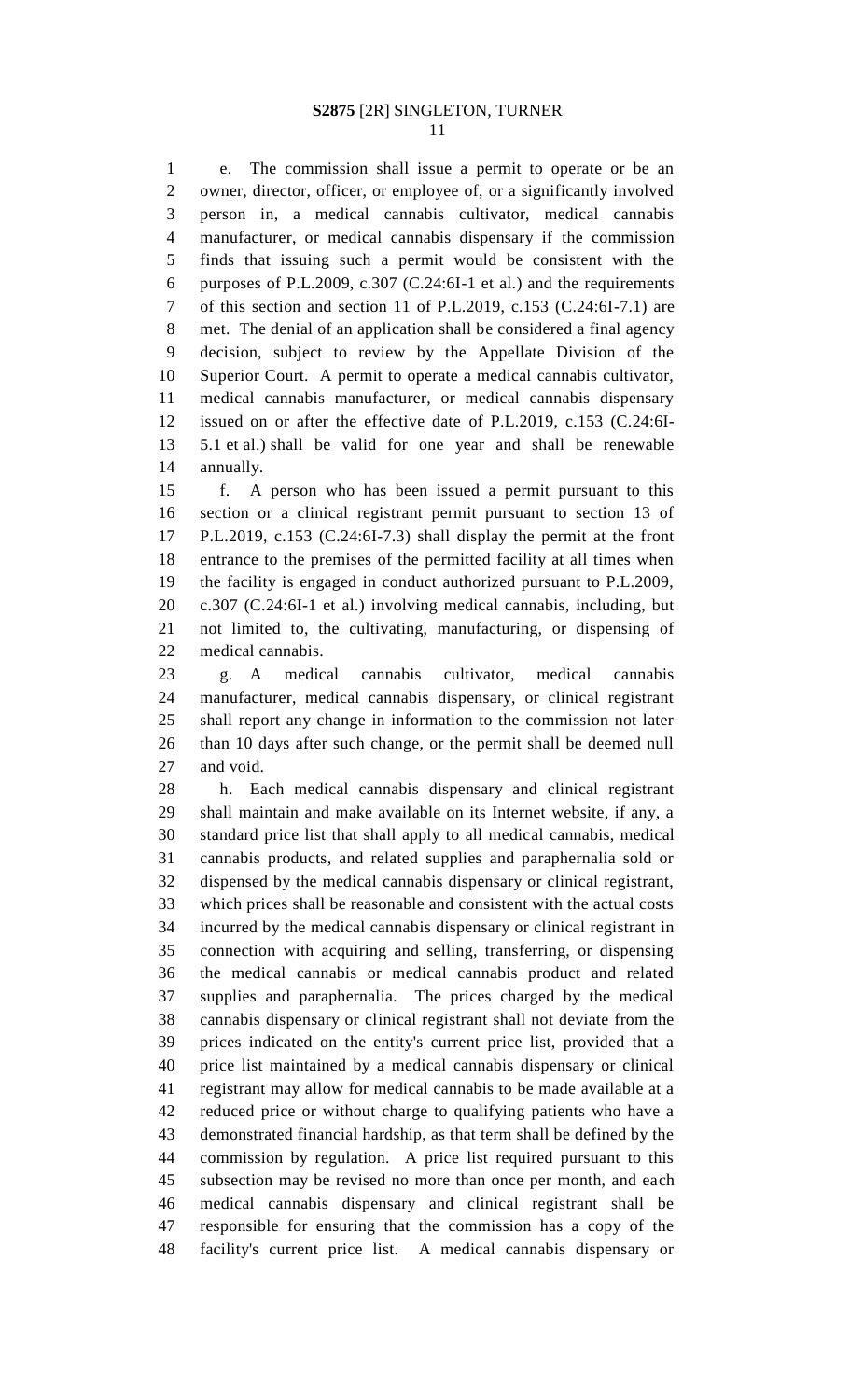clinical registrant shall be liable to a civil penalty of \$1,000 for

 each sale that occurs at a price that deviates from the entity's current price list, and to a civil penalty of \$10,000 for each week during which the entity's current price list is not on file with the commission. Any civil penalties collected by the commission pursuant to this section shall be used by the commission for the purposes of administering the State medical cannabis program.

i. The commission shall adopt regulations to:

 (1) require such written documentation of each delivery or dispensation of cannabis to, and pickup of cannabis for, a registered qualifying patient, including the date and amount dispensed, and, in the case of delivery, the date and times the delivery commenced and was completed, the address where the medical cannabis was delivered, the name of the patient or caregiver to whom the medical cannabis was delivered, and the name, handler certification number, and delivery certification number of the medical cannabis handler who performed the delivery, to be maintained in the records of the medical cannabis dispensary or clinical registrant, as the commission determines necessary to ensure effective documentation of the operations of each medical cannabis dispensary or clinical registrant;

 (2) monitor, oversee, and investigate all activities performed by medical cannabis cultivators, medical cannabis manufacturers, medical cannabis dispensaries, and clinical registrants;

 (3) ensure adequate security of all facilities 24 hours per day and security of all delivery methods to registered qualifying patients; and

 (4) establish thresholds for administrative action to be taken against a medical cannabis cultivator, medical cannabis manufacturer, medical cannabis dispensary, or clinical registrant and its employees, officers, investors, directors, or governing board pursuant to subsection m. of this section, including, but not limited to, specific penalties or disciplinary actions that may be imposed in a summary proceeding.

 j. (1) Each medical cannabis cultivator, medical cannabis manufacturer, medical cannabis dispensary, and clinical registrant shall require the owners, directors, officers, and employees at the permitted facility to complete at least eight hours of ongoing training each calendar year. The training shall be tailored to the roles and responsibilities of the individual's job function, and shall include training on confidentiality and such other topics as shall be required by the commission.

 (2) Each medical cannabis dispensary and clinical registrant shall consider whether to make interpreter services available to the population served, including for individuals with a visual or hearing impairment. The commission shall provide assistance to any medical cannabis dispensary or clinical registrant that seeks to provide such services in locating appropriate interpreter resources.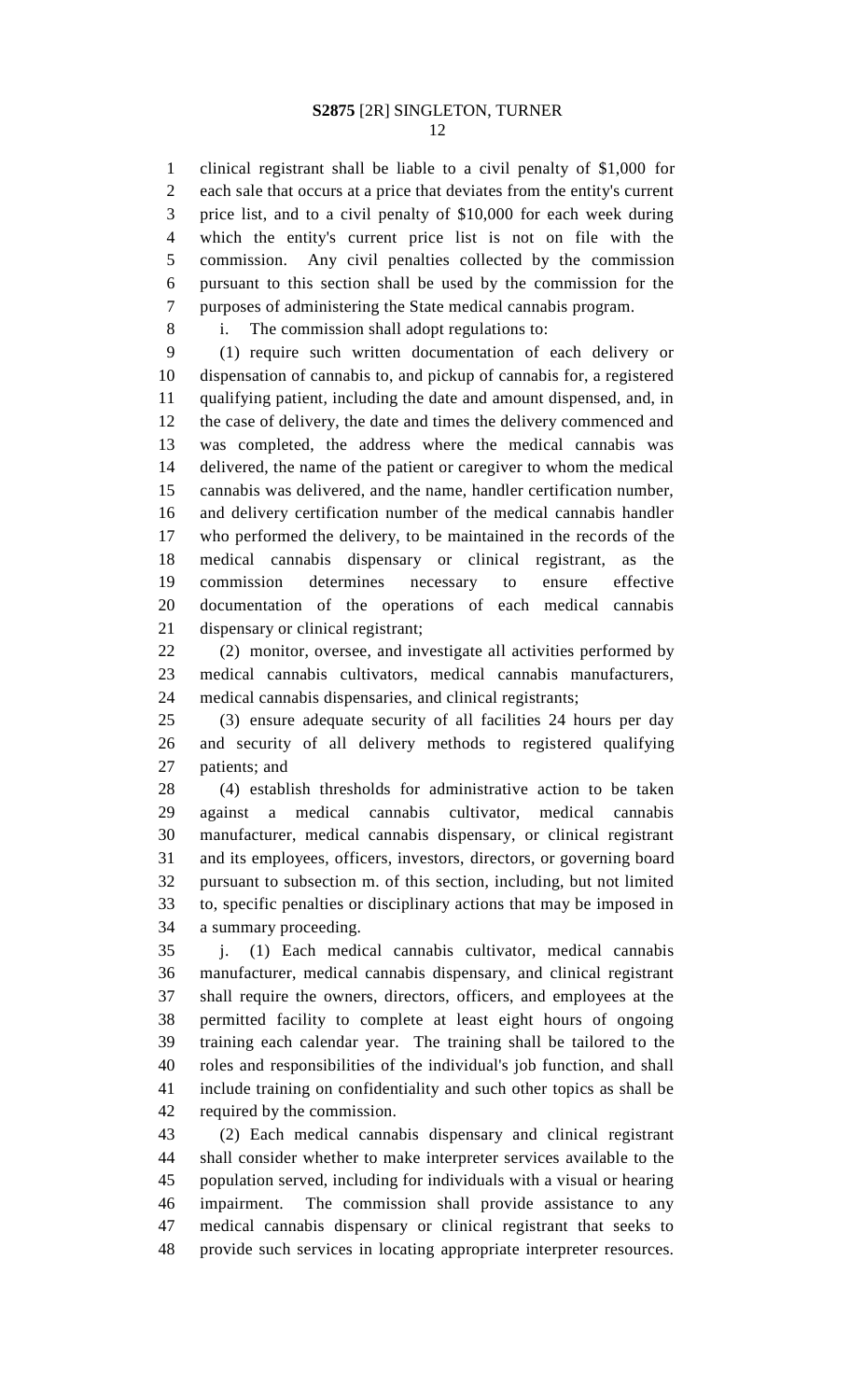A medical cannabis dispensary or clinical registrant shall assume the cost of providing interpreter services pursuant to this subsection.

 k. (1) The first six alternative treatment centers issued permits following the effective date of P.L.2009, c.307 (C.24:6I-1 et al.) shall be authorized to sell or transfer such permit and other assets to a for-profit entity, provided that: the sale or transfer is approved by the commission; each owner, director, officer, and employee of, and significantly involved person in, the entity seeking to purchase or receive the transfer of the permit, undergoes a criminal history record background check pursuant to subsection d. of this section, provided that nothing in this subsection shall be construed to require any individual to undergo a criminal history record background check if the individual would otherwise be exempt from undergoing a criminal history record background check pursuant to subsection d. of this section; the commission finds that the sale or transfer of the permit would be consistent with the purposes of P.L.2009, c.307 (C.24:6I-1 et al.); and no such sale or transfer shall be authorized more than one year after the effective date of P.L.2019, c.153 (C.24:6I-5.1 et al.). The sale or transfer of a permit pursuant to this subsection shall not be subject to the requirements of the "New Jersey Nonprofit Corporation Act," N.J.S.15A:1- 1 et seq., provided that, prior to or at the time of the sale or transfer, all debts and obligations of the nonprofit entity are either paid in full or assumed by the for-profit entity purchasing or acquiring the permit, or a reserve fund is established for the purpose of paying in full the debts and obligations of the nonprofit entity, and the for- profit entity pays the full value of all assets held by the nonprofit entity, as reflected on the nonprofit entity's balance sheet, in addition to the agreed-upon price for the sale or transfer of the entity's alternative treatment center permit. Until such time as the members of the Cannabis Regulatory Commission are appointed and the commission first organizes, the Department of Health shall have full authority to approve a sale or transfer pursuant to this paragraph.

 (2) The sale or transfer of any interest of five percent or more in a medical cannabis cultivator, medical cannabis manufacturer, medical cannabis dispensary, or clinical registrant permit shall be subject to approval by the commission and conditioned on the entity that is purchasing or receiving transfer of the interest in the medical cannabis cultivator, medical cannabis manufacturer, medical cannabis dispensary, or clinical registrant permit completing a criminal history record background check pursuant to the requirements of subsection d. of this section.

 l. No employee of any department, division, agency, board, or other State, county, or local government entity involved in the process of reviewing, processing, or making determinations with regard to medical cannabis cultivator, medical cannabis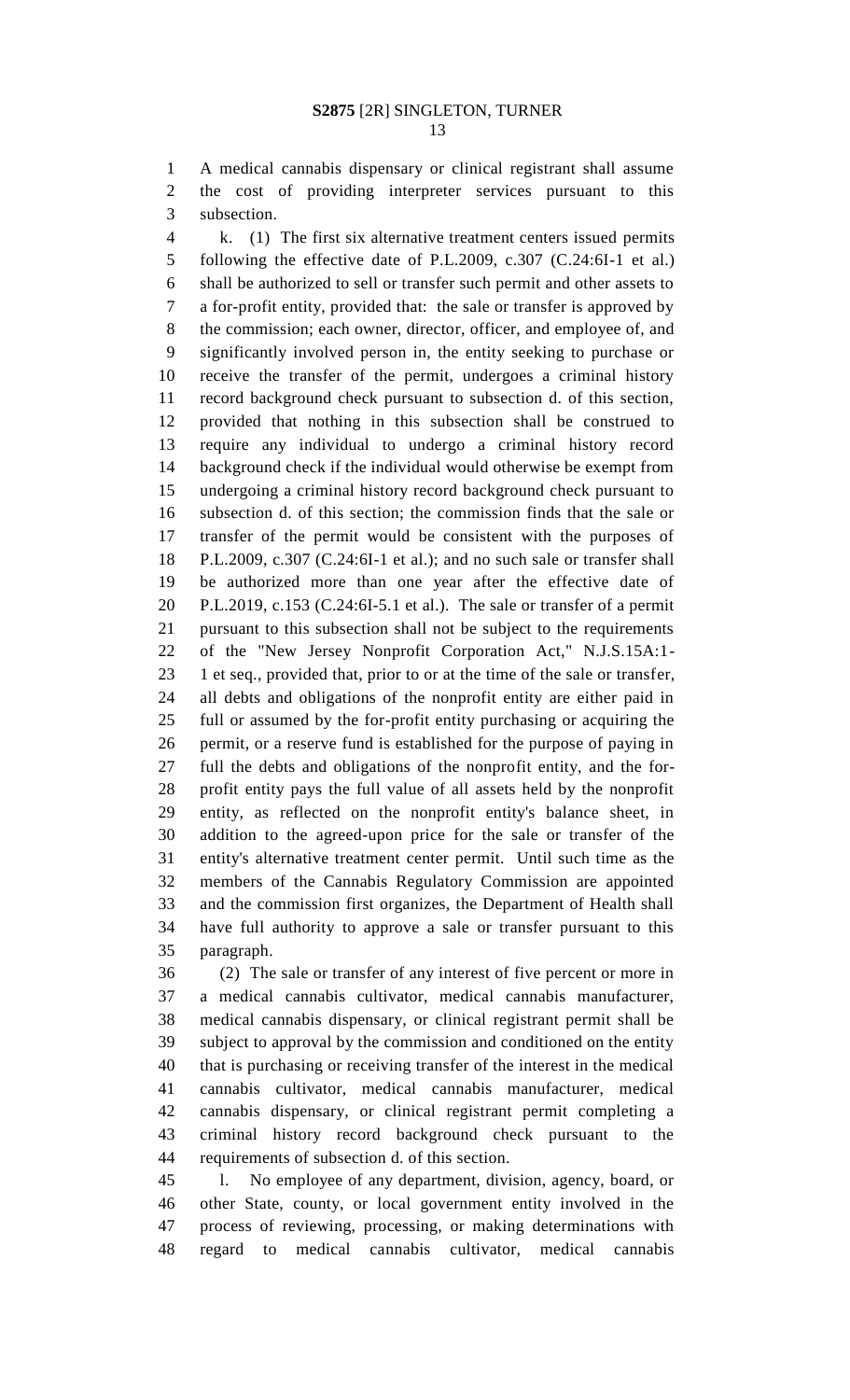manufacturer, medical cannabis dispensary, or clinical registrant permit applications shall have any direct or indirect financial interest in the cultivating, manufacturing, or dispensing of medical cannabis or related paraphernalia, or otherwise receive anything of value from an applicant for a medical cannabis cultivator, medical cannabis manufacturer, medical cannabis dispensary, or clinical registrant permit in exchange for reviewing, processing, or making any recommendations with respect to a permit application.

 m. In the event that a medical cannabis cultivator, medical cannabis manufacturer, medical cannabis dispensary, or clinical registrant fails to comply with any requirements set forth in P.L.2009, c.307 (C.24:6I-1 et al.) or any related law or regulation, the commission may invoke penalties or take administrative action against the medical cannabis cultivator, medical cannabis manufacturer, medical cannabis dispensary, or clinical registrant and its employees, officers, investors, directors, or governing board, including, but not limited to, assessing fines, referring matters to another State agency, and suspending or terminating any permit held by the medical cannabis cultivator, medical cannabis manufacturer, medical cannabis dispensary, or clinical registrant. Any penalties imposed or administrative actions taken by the commission pursuant to this subsection may be imposed in a summary proceeding.

(cf: P.L.2019, c.153, s.10)

**2** 2. Section 11 of P.L.2019, c.153 (C.24:6I-7.1) is amended to read as follows:

 11. a. The commission shall, no later than 90 days after the effective date of P.L.2019, c.153 (C.24:6I-5.1 et al.) or upon adoption of rules and regulations as provided in subsection c. of section 18 of P.L.2009, c.307 (C.24:6I-16), whichever occurs later, begin accepting and processing applications for new medical cannabis cultivator, medical cannabis manufacturer, and medical cannabis dispensary permits. Notwithstanding the provisions of subsubparagraph (i) of subparagraph (a) of paragraph (2) of subsection a. of section 7 of P.L.2009, c.307 (C.24:6I-7), the first three alternative treatment center permits issued by the commission pursuant to an application submitted on or after the effective date of P.L.2019, c.153 (C.24:6I-5.1 et al.) and up to four alternative treatment centers permits issued by the commission after the effective date of P.L.2019, c.153 (C.24:6I-5.1 et al.) pursuant to an application submitted pursuant to a request for applications published in the New Jersey Register prior to the effective date of P.L.2019, c.153 (C.24:6I-5.1 et al.) shall be deemed to concurrently hold a medical cannabis cultivator permit, a medical cannabis manufacturer permit, and a medical cannabis dispensary permit; of these permits, one permit shall be issued to an applicant located in the northern region of the State, one permit shall be issued to an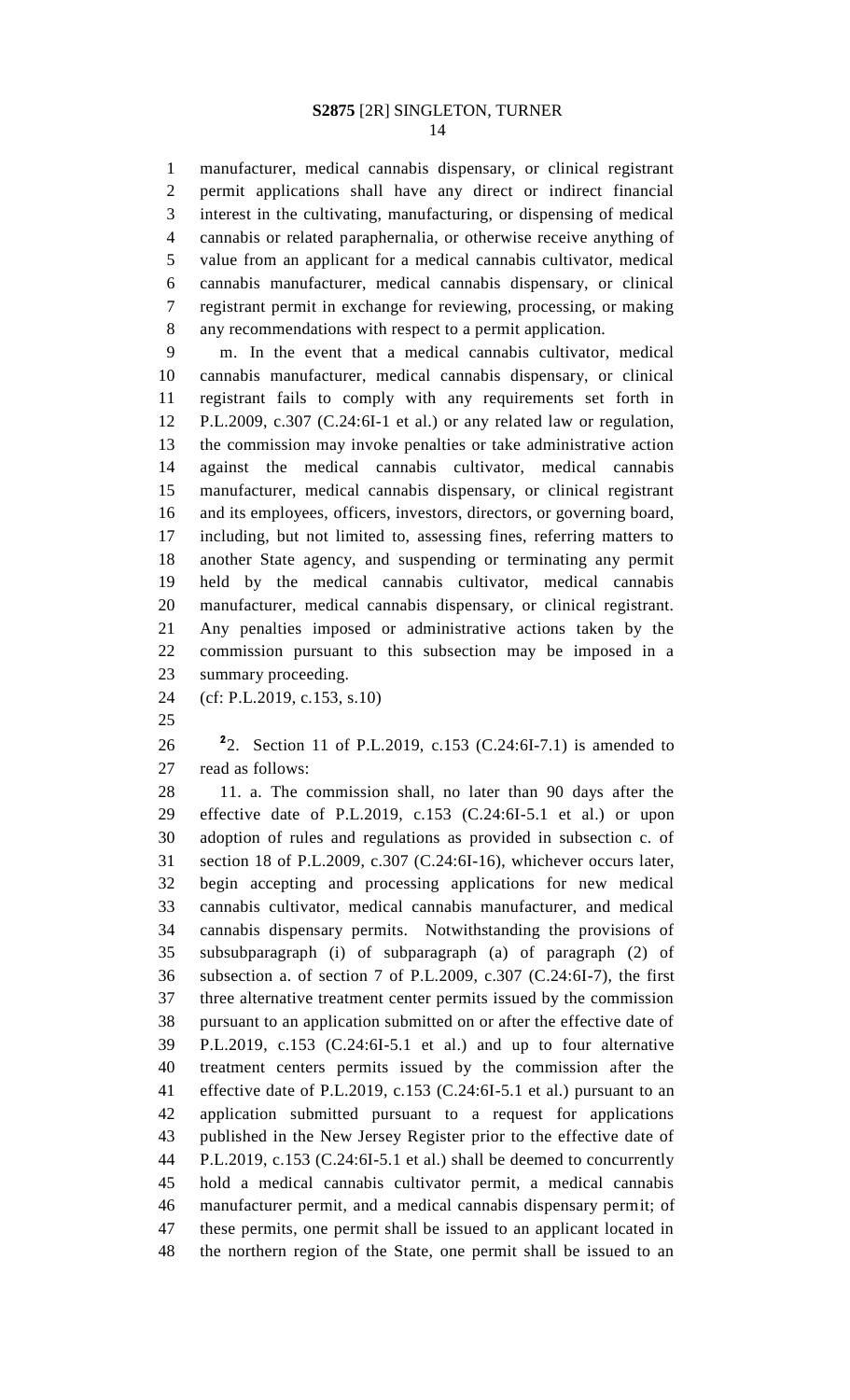applicant located in the central region of the State, and one permit shall be issued to an applicant located in the southern region of the State. Any permits issued by the commission thereafter shall be subject to the provisions of subsubparagraph (i) of subparagraph (a) of paragraph (2) of subsection a. of section 7 of P.L.2009, c.307 (C.24:6I-7), and the requirements of subsection d. of this section

 concerning conditional permits. b. The commission may establish nonrefundable application fees for permit applications and conditional permit applications, and

 permit and conditional permit fees for successful applicants. c. (1) The commission shall make a determination as to any permit application, other than an application for a conditional

 permit submitted pursuant to subsection d. of this section, no later than 90 days after receiving the application, which may include a determination that the commission reasonably requires more time to adequately review the application.

 (2) The commission shall issue a permit, other than a conditional permit, to an approved applicant at such time as the commission completes the application review process and any mandatory inspections, and determines that the applicant is in compliance with and is implementing the plans, procedures, protocols, actions, or other measures set forth in the applicant's permit application submitted pursuant to section 12 of P.L.2019, c.153 (C.24:6I-7.2), did maintain compliance with the terms, conditions, or restrictions of a conditional permit issued to the applicant, if applicable, and is otherwise in compliance with the requirements of P.L.2009, c.307 (C.24:6I-1 et al.).

 d. (1) The commission shall ensure that at least one third of the total permits issued for each type of medical cannabis permit are conditional permits, which one-third figure shall include any conditional permit issued to an applicant which is subsequently converted by the commission into a full permit pursuant to paragraph (4) of this subsection and any conditional permit, including a converted permit, issued to a microbusiness pursuant to subsection e. of this section. The requirements of this subsection shall not apply to permits issued to clinical registrants or to permits issued to the three alternative treatment centers issued a permit pursuant to subsection a. of this section that are expressly exempt from the provisions of subsubparagraph (i) of subparagraph (a) of paragraph (2) of subsection a. of section 7 of P.L.2009, c.307 (C.24:6I-7).

(2) An application for a conditional permit shall include:

 (a) documentation that the applicant entity includes at least one significantly involved person who has resided in this State for at least two years as of the date of the application;

 (b) a list of all owners, officers, directors, and employees of, and significantly involved persons in, the proposed medical cannabis entity, including their names, addresses, dates of birth,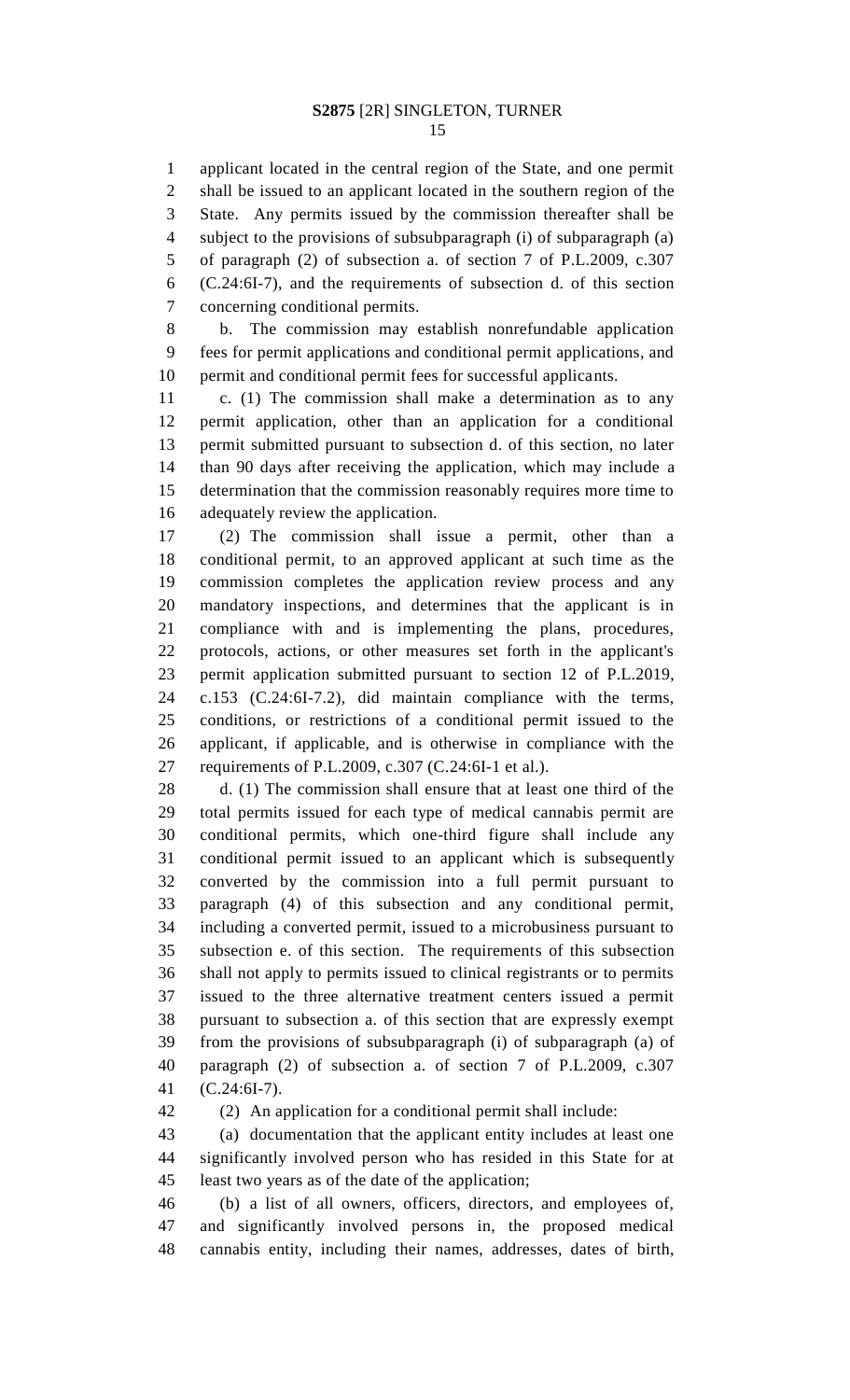resumes, and a photocopy of their driver's licenses or other government-issued form of identification;

 (c) a criminal history record background check completed pursuant to subsection d. of section 7 of P.L.2009, c.307 (C.24:6I-7) for each owner, officer, director, and employee of, and each significantly involved person in, the proposed medical cannabis entity, provided that a conditional permit may be issued pending the results of a criminal history record background check;

 (d) documentation that each significantly involved person in the proposed medical cannabis entity has, for the immediately preceding taxable year, an adjusted gross income of no more than \$200,000 or no more than \$400,000 if filing jointly with another;

 (e) a certification that each significantly involved person in the proposed medical cannabis entity does not have any financial interest in an entity applying for any other medical cannabis permit, or in an entity that currently holds a permit issued pursuant to 17 section 7 of P.L.2009, c.307 (C.24:6I-7);

 (f) the federal and State tax identification numbers for the proposed medical cannabis entity, and proof of business registration with the Division of Revenue in the Department of the Treasury;

 (g) information about the proposed medical cannabis entity, including its legal name, any registered alternate name under which it may conduct business, and a copy of its articles of organization and bylaws;

 (h) the business plan and management operation profile for the proposed medical cannabis entity;

 (i) the plan by which the applicant intends to obtain appropriate liability insurance coverage for the proposed medical cannabis entity; and

 (j) any other requirements established by the commission pursuant to regulation.

 (3) The commission shall make a determination on an application for a conditional permit within 30 days after the date the application is received. A determination made pursuant to this paragraph may include a determination that the commission requires more time to adequately review the application. The commission shall approve a permit application that meets the requirements of this subsection unless the commission finds by clear and convincing evidence that the applicant would be manifestly unsuitable to perform the activities authorized for the permit sought by the applicant. The commission shall deny a conditional permit to any applicant who fails to provide information, documentation, and assurances as required by this subsection; who fails to reveal any fact material to qualification; or who supplies information that is untrue or misleading as to a material fact pertaining to the qualification criteria for issuance of a conditional permit. If the application is denied, the commission shall notify the applicant in writing of the specific reason for its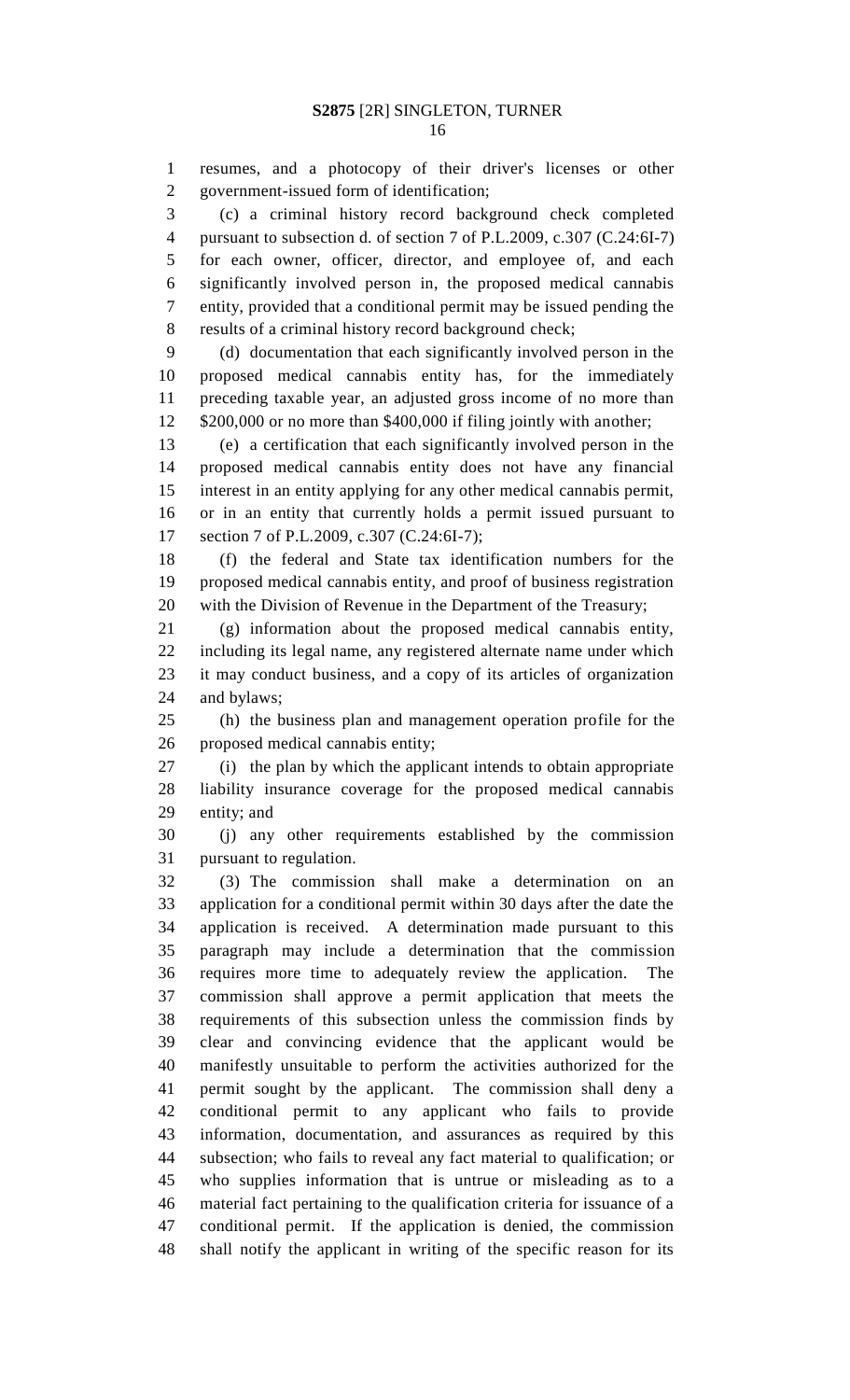denial and provide the applicant with the opportunity for a hearing in accordance with the "Administrative Procedure Act," P.L.1968, c.410 (C.52:14B-1 et seq.).

 (4) The commission shall furnish to each entity issued a conditional permit a list of the requirements that the entity will be required to comply with within 120 days after issuance of the conditional permit. If the commission subsequently determines that, during the 120-day period, the conditional permit holder is in compliance with all applicable conditions and is implementing the plans, procedures, protocols, actions, or other measures set forth in its application, the commission shall convert the conditional permit into a full permit, which will expire one year from its date of issuance and be subject to annual renewal; if the commission determines that the conditional permit holder is not in compliance with all applicable conditions or not implementing the plans, procedures, protocols, actions, or other measures set forth in its application, the conditional permit shall automatically expire at the end of the 120-day period, or, at the discretion of the commission, may be revoked prior to the end of the 120-day period.

 (5) A conditional permit issued pursuant this subsection may not be sold or transferred.

 e. (1) The commission shall ensure that at least 10 percent of the total permits issued for each medical cannabis permit type, other than a clinical registrant permit, are designated for and only issued to microbusinesses, and that at least 25 percent of the total permits issued be issued to microbusinesses. A microbusiness may be issued a full annual permit pursuant to section 7 of P.L.2009, c.307 (C.24:6I-7) or a conditional permit pursuant to subsection d. of this section. The maximum fee assessed by the commission for issuance or renewal of a permit issued to a microbusiness shall be no more than half the fee applicable to a permit of the same type issued to a person or entity that is not a microbusiness. A permit issued to a microbusiness shall be valid for one year and may be renewed annually.

(2) A microbusiness shall meet the following requirements:

 (a) 100 percent of the ownership interest in the microbusiness shall be held by current New Jersey residents who have resided in the State for at least the past two consecutive years;

 (b) at least 51 percent of the owners, directors, officers, and employees of the microbusiness shall be residents of the municipality in which the microbusiness is or will be located, or a municipality bordering the municipality in which the microbusiness is or will be located;

 (c) the microbusiness shall employ no more than 10 employees at one time, inclusive of any owners, officers, and directors of the microbusiness;

 (d) the microbusiness shall not exceed the following size and capacity restrictions: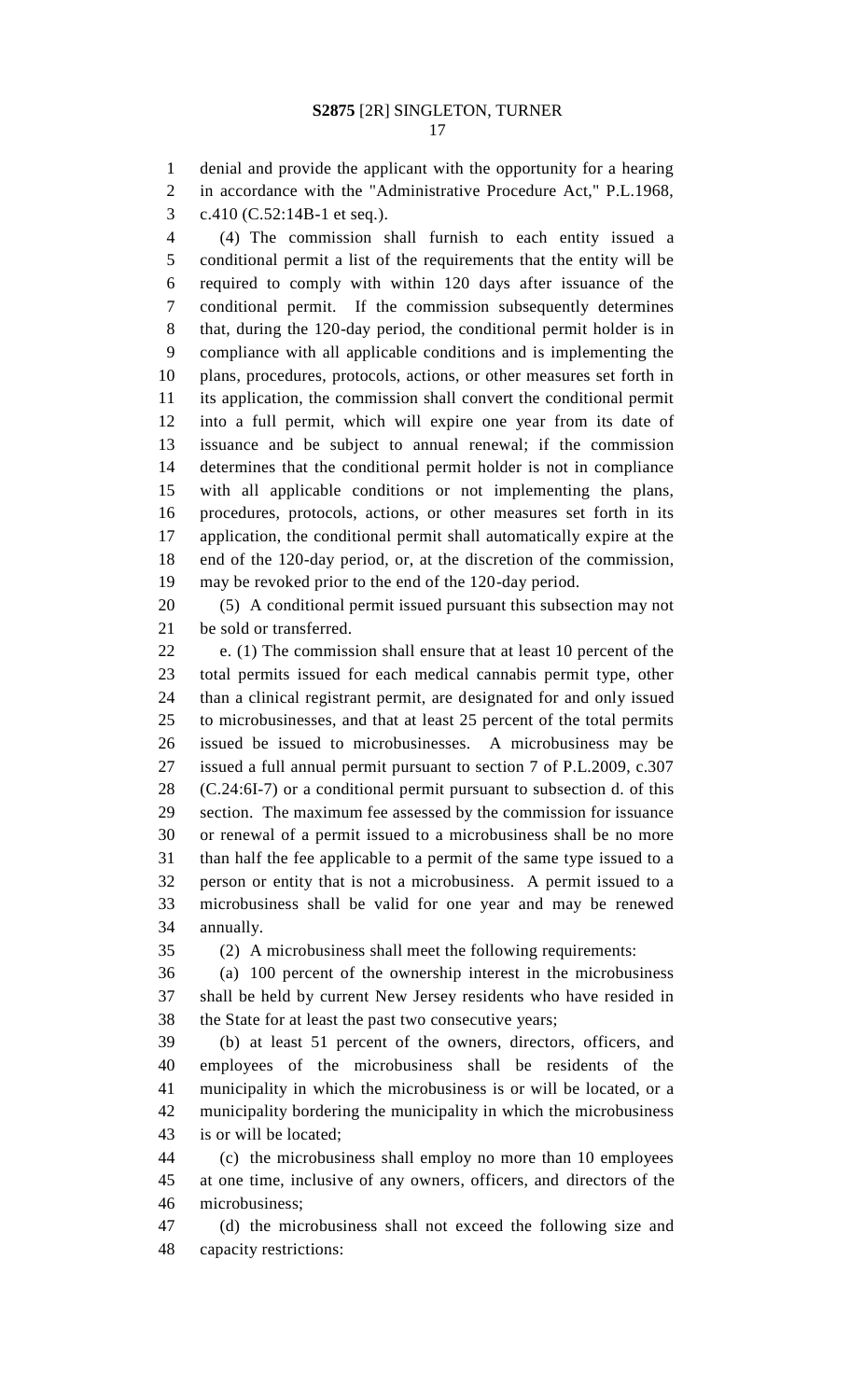(i) the entire microbusiness facility shall occupy an area of no 2 more than 2,500 square feet; (ii) in the case of a microbusiness that is a medical cannabis

 cultivator, the total medical cannabis grow area shall not exceed 2,500 square feet, measured on a horizontal plane, shall grow no higher than 24 feet above that plane, and shall possess a total of no more than 1,000 plants, including mature and immature medical cannabis plants, but not including seedlings;

 (iii) in the case of a microbusiness that is a medical cannabis manufacturer, the manufacturer shall acquire and process no more than 1,000 pounds of medical cannabis in dried form each month; and

 (iv) in the case of a microbusiness that is a medical cannabis dispensary, the dispensary shall acquire no more than 1,000 pounds of medical cannabis in dried form, or the equivalent amount in any other form, or any combination thereof, for dispensing to or on behalf of registered qualifying patients each month; and

 (e) the microbusiness shall comply with such other requirements as may be established by the commission by regulation.

 (3) The requirements of this subsection shall not apply to permits issued pursuant to an application submitted pursuant to a request for applications published in the New Jersey Register prior to the effective date of P.L.2019, c.153 (C.24:6I-5.1 et al.).

 f. The commission shall have the authority to review any services agreement submitted pursuant to subsection l. of section 12 of P.L.2019, c.153 (C.24:6I-7.2, and any agreement established 27 under subsubparagraph (ii) of subparagraph (d) of paragraph 2 of subsection a. of section 7 of P.L.2009, c.307 (C.24:6I-7) to provide significant financial or technical assistance or the significant use of intellectual property to an applicant, to determine whether the terms of the agreement, including interest rates, returns, and fees, are commercially reasonable and consistent with the fair market value for the terms generally applicable to agreements of a comparable nature. In the event the commission determines the terms of an agreement are not commercially reasonable or consistent with the fair market value generally applicable to the services to be provided under the agreement, the commission shall have the authority to withhold approval of the permit application until the parties renegotiate a new agreement that, as determined by the commission, is commercially reasonable and consistent with the fair market 41 value for the terms generally applicable to agreements of a comparable nature. The parties to the agreement may request that 43 the commission provide guidance as to what terms it would find to be commercially reasonable and consistent with the fair market value generally applicable to agreements of a comparable nature. Nothing in this subsection shall be construed to require the commission to award a permit to an applicant if the commission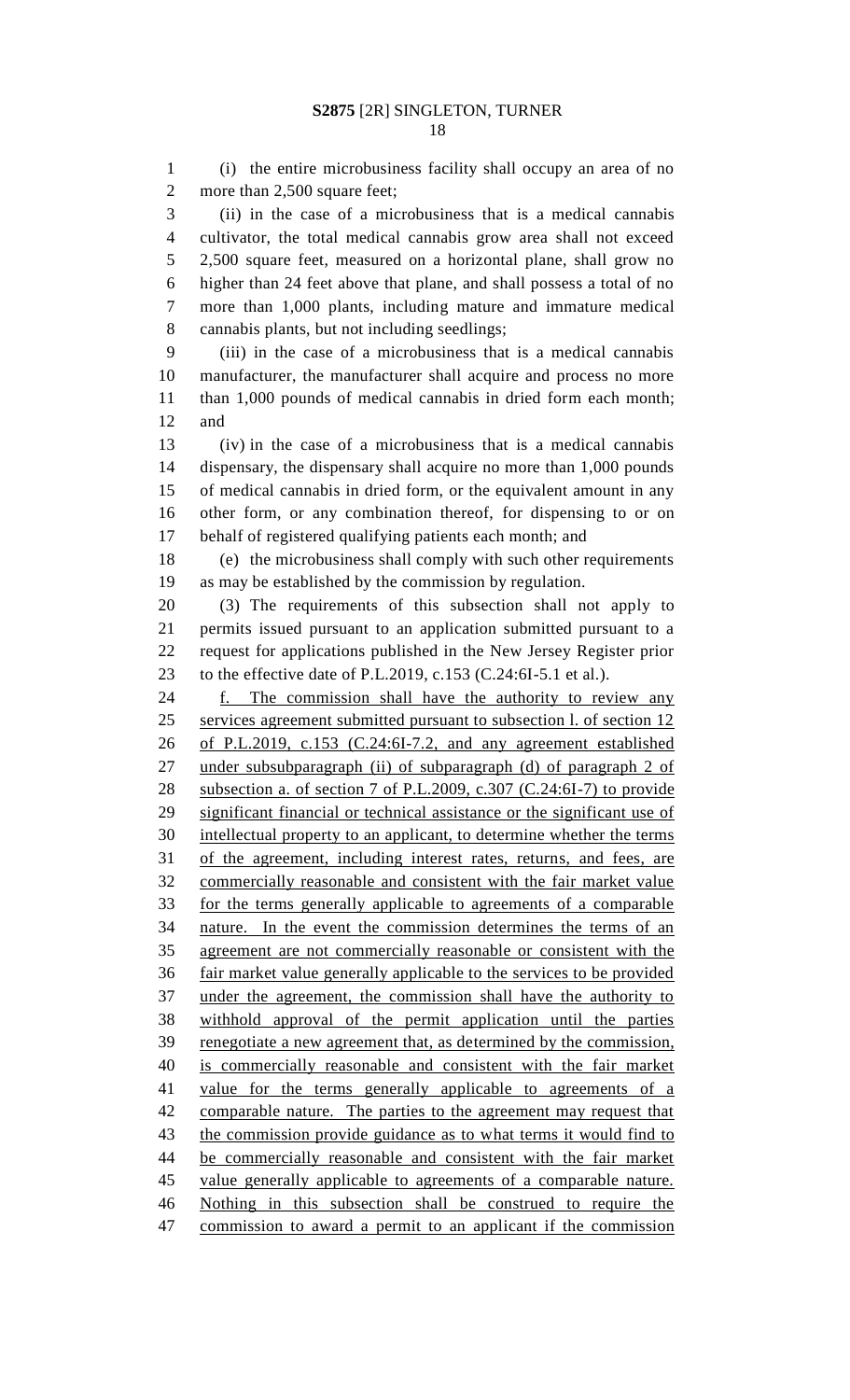1 determines the applicant does not otherwise meet the requirements for issuance of the permit.**<sup>2</sup>** (cf: P.L.2019, c.153, s.11) <sup>2</sup>3. Section 12 of P.L.2019, c.153 (24:6I-7.2) is amended to read as follows: 12. a. Each application for a medical cannabis cultivator permit, medical cannabis manufacturer permit, and medical cannabis dispensary permit, and each application for annual renewal of such permit, including permit and renewal applications for microbusinesses that meet the requirements of subsection e. of section 11 of P.L.2019, c.153 (C.24:6I-7.1), shall be submitted to the commission. A full, separate application shall be required for each initial permit requested by the applicant and for each location at which an applicant seeks to operate, regardless of whether the applicant was previously issued a medical cannabis cultivator, medical cannabis manufacturer, medical cannabis dispensary, or clinical registrant permit, and regardless of whether the applicant currently holds a medical cannabis cultivator, medical cannabis manufacturer, or medical cannabis dispensary permit. Renewal applications shall be submitted to the commission on a form and in a manner as shall be specified by the commission no later than 90 days before the date the current permit will expire. b. An initial permit application shall be evaluated according to criteria to be developed by the commission. The commission shall determine the point values to be assigned to each criterion, which shall include bonus points for applicants who are residents of New Jersey. c. The criteria to be developed by the commission pursuant to subsection b. of this section shall include, in addition to the criteria set forth in subsections d. and e. of this section and any other criteria developed by the commission, an analysis of the applicant's operating plan, excluding safety and security criteria, which shall include the following: (1) In the case of an applicant for a medical cannabis cultivator permit, the operating plan summary shall include a written description concerning the applicant's qualifications for, experience in, and knowledge of each of the following topics: (a) State-authorized cultivation of medical cannabis; (b) conventional horticulture or agriculture, familiarity with good agricultural practices, and any relevant certifications or degrees; (c) quality control and quality assurance; (d) recall plans; (e) packaging and labeling; (f) inventory control and tracking software or systems for the production of medical cannabis; (g) analytical chemistry and testing of medical cannabis;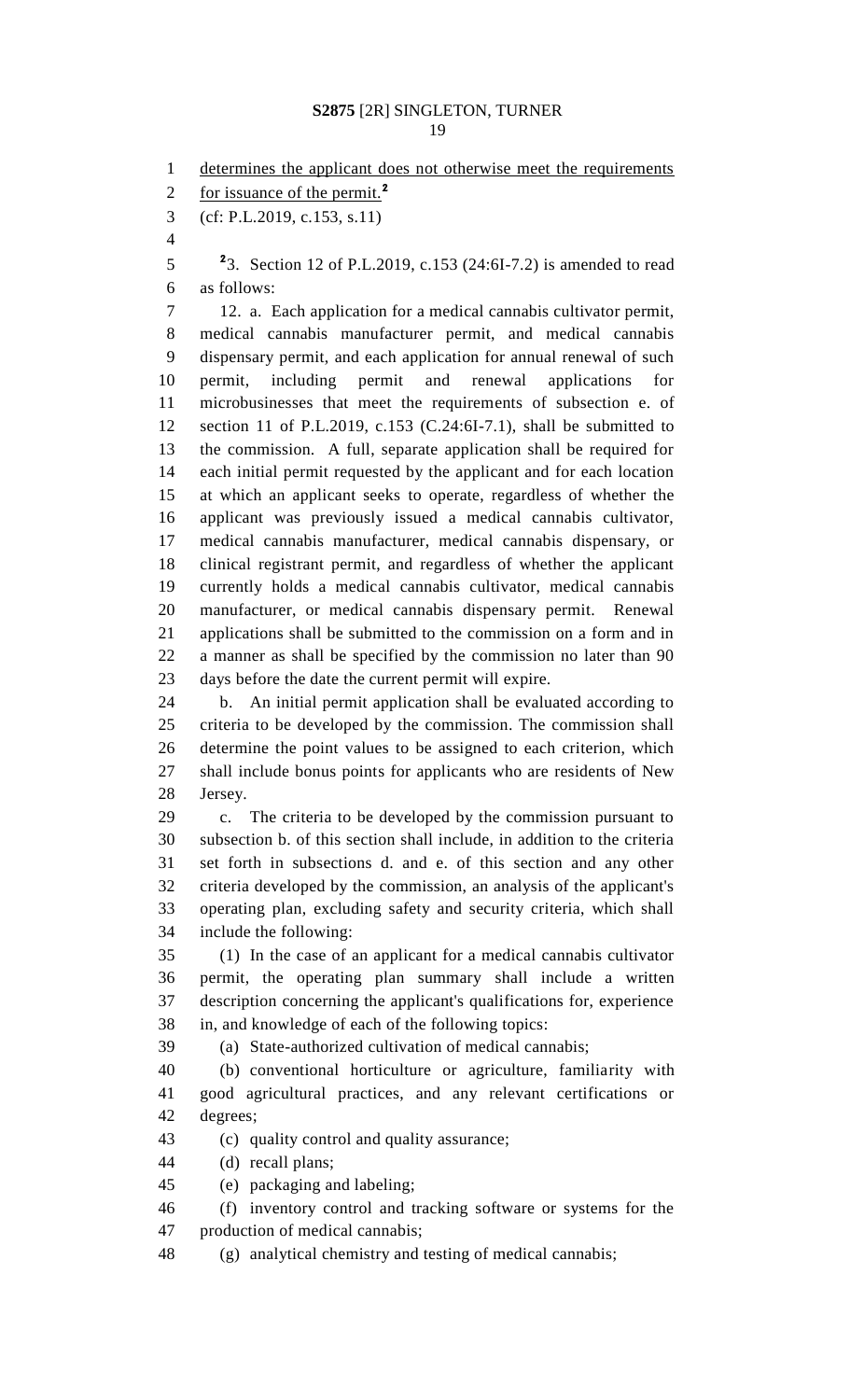(h) water management practices; 2 (i) odor mitigation practices; (j) onsite and offsite recordkeeping; (k) strain variety and plant genetics; (l) pest control and disease management practices, including plans for the use of pesticides, nutrients, and additives; (m) waste disposal plans; and (n) compliance with applicable laws and regulations. (2) In the case of an applicant for a medical cannabis manufacturer permit, the operating plan summary shall include a written description concerning the applicant's qualifications for, experience in, and knowledge of each of the following topics: (a) State-authorized manufacture, production, and creation of cannabis products using appropriate extraction methods, including intended use and sourcing of extraction equipment and associated solvents or intended methods and equipment for non-solvent extraction; (b) pharmaceutical manufacturing, good manufacturing practices, and good laboratory practices; (c) quality control and quality assurance; (d) recall plans; (e) packaging and labeling; (f) inventory control and tracking software or systems for the production of medical cannabis; (g) analytical chemistry and testing of medical cannabis and medical cannabis products and formulations; (h) water management practices; 28 (i) odor mitigation practices; (j) onsite and offsite recordkeeping; (k) a list of product formulations or products proposed to be manufactured with estimated cannabinoid profiles, if known, including varieties with high cannabidiol content; (l) intended use and sourcing of all non-cannabis ingredients used in the manufacture, production, and creation of cannabis products, including methods to verify or ensure the safety and integrity of those ingredients and their potential to be or contain allergens; (m) waste disposal plans; and (n) compliance with applicable laws and regulations. (3) In the case of an applicant for a medical cannabis dispensary permit, the operating plan summary shall include a written description concerning the applicant's qualifications for, experience in, and knowledge of each of the following topics: (a) State-authorized dispensation of medical cannabis to qualifying patients; (b) healthcare, medicine, and treatment of patients with qualifying medical conditions; (c) medical cannabis product evaluation procedures;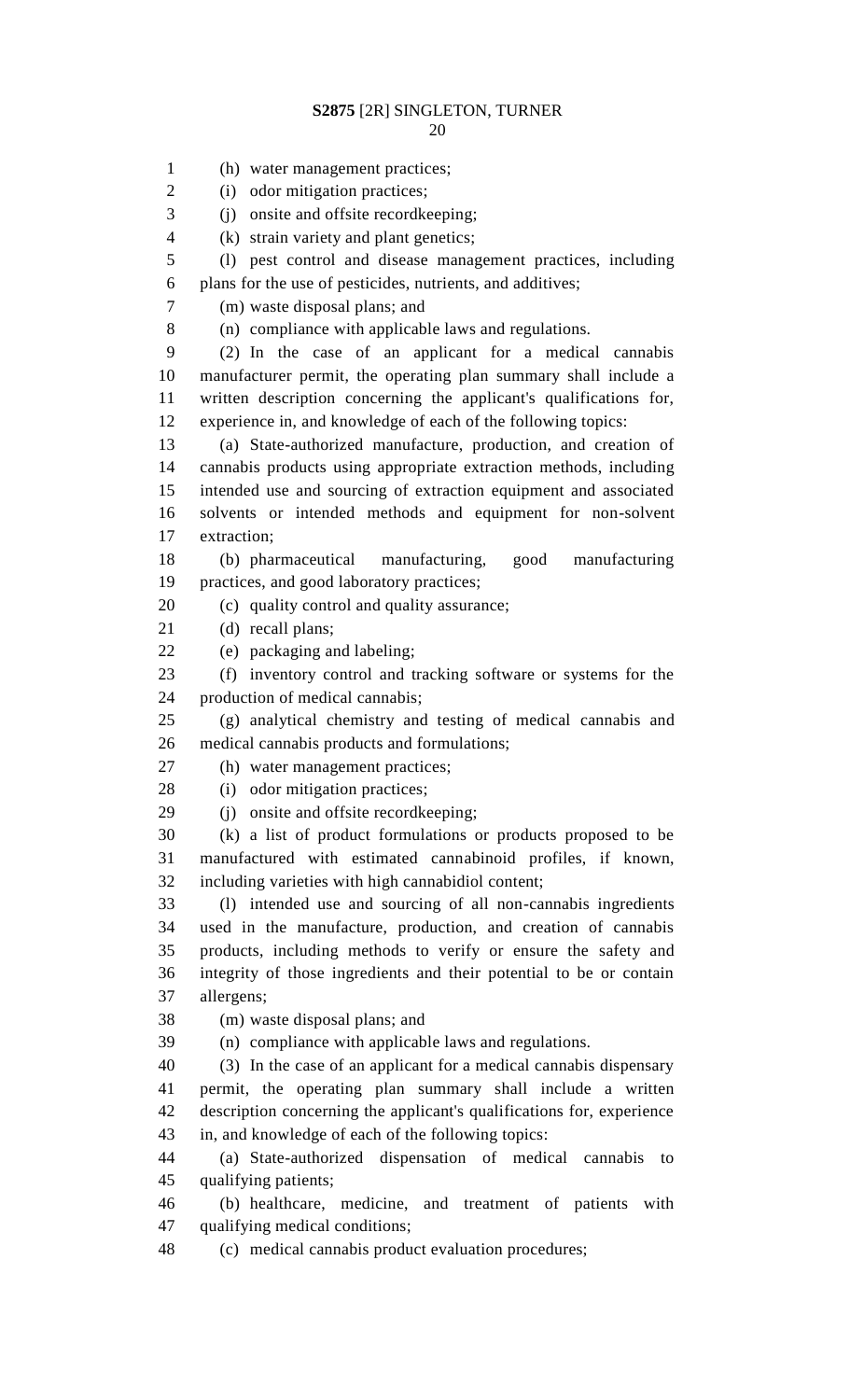(d) recall plans; (e) packaging and labeling; (f) inventory control and point-of-sale software or systems for the sale of medical cannabis; (g) patient counseling procedures; (j) onsite and offsite recordkeeping; (1) The applicant's environmental impact plan. (d) plans for the storage of medical cannabis and medical (f) an emergency management plan;

- -
- (h) the routes of administration, strains, varieties, and cannabinoid profiles of medical cannabis and medical cannabis products;

(i) odor mitigation practices;

(k) compliance with State and federal patient privacy rules;

(l) waste disposal plans; and

(m) compliance with applicable laws and regulations.

 d. The criteria to be developed by the commission pursuant to subsection b. of this section shall include, in addition to the criteria set forth in subsections c. and e. of this section and any other criteria developed by the commission, an analysis of the following factors, if applicable:

 (2) A summary of the applicant's safety and security plans and procedures, which shall include descriptions of the following:

 (a) plans for the use of security personnel, including contractors;

 (b) the experience or qualifications of security personnel and proposed contractors;

 (c) security and surveillance features, including descriptions of any alarm systems, video surveillance systems, and access and visitor management systems, along with drawings identifying the proposed locations for surveillance cameras and other security features;

 cannabis products, including any safes, vaults, and climate control systems that will be utilized for this purpose;

(e) a diversion prevention plan;

 (g) procedures for screening, monitoring, and performing criminal history record background checks of employees;

 (h) cybersecurity procedures, including, in the case of an applicant for a medical cannabis dispensary permit, procedures for collecting, processing, and storing patient data, and the applicant's familiarity with State and federal privacy laws;

 (i) workplace safety plans and the applicant's familiarity with federal Occupational Safety and Health Administration regulations;

 (j) the applicant's history of workers' compensation claims and safety assessments;

(k) procedures for reporting adverse events; and

(l) a sanitation practices plan.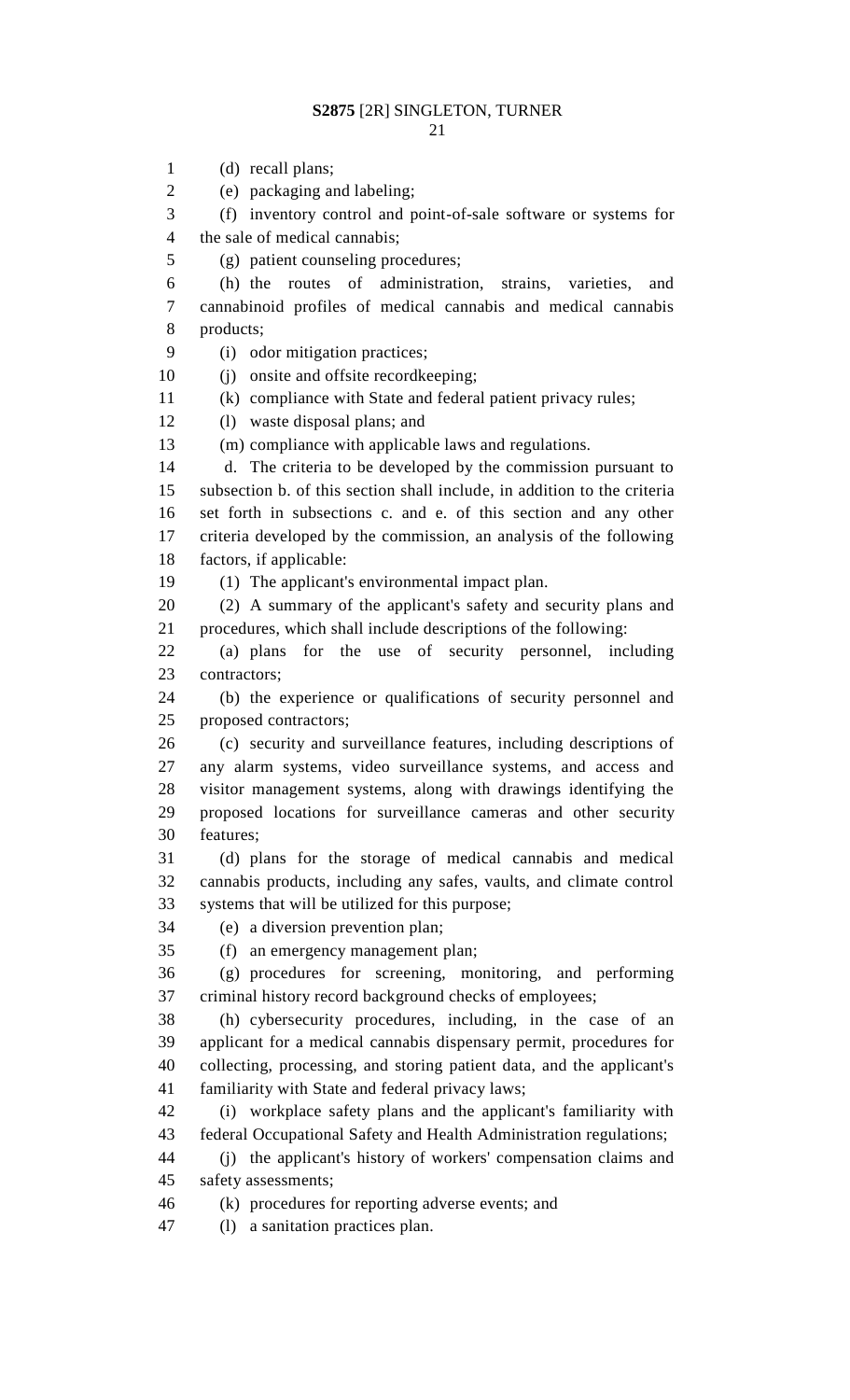(3) A summary of the applicant's business experience, including the following, if applicable:

 (a) the applicant's experience operating businesses in highly-regulated industries;

 (b) the applicant's experience in operating alternative treatment centers and related medical cannabis production and dispensation entities under the laws of New Jersey or any other state or jurisdiction within the United States; and

 (c) the applicant's plan to comply with and mitigate the effects of 26 U.S.C. s.280E on cannabis businesses, and for evidence that the applicant is not in arrears with respect to any tax obligation to the State.

 In evaluating the experience described under subparagraphs (a), (b), and (c) of this paragraph, the commission shall afford the greatest weight to the experience of the applicant itself, controlling owners, and entities with common ownership or control with the applicant; followed by the experience of those with a 15 percent or greater ownership interest in the applicant's organization; followed by significantly involved persons in the applicant's organization; followed by other officers, directors, and current and prospective employees of the applicant who have a bona fide relationship with the applicant's organization as of the submission date of the application.

 (4) A description of the proposed location for the applicant's site, including the following, if applicable:

 (a) the proposed location, the surrounding area, and the suitability or advantages of the proposed location, along with a floor plan and optional renderings or architectural or engineering plans;

 (b) the submission of zoning approvals for the proposed location, which shall consist of a letter or affidavit from appropriate municipal officials that the location will conform to municipal zoning requirements allowing for such activities related to the cultivation, manufacturing, or dispensing of medical cannabis, cannabis products, and related supplies as will be conducted at the proposed facility; and

 (c) the submission of proof of local support for the suitability of the location, which may be demonstrated by a resolution adopted by the municipality's governing body indicating that the intended location is appropriately located or otherwise suitable for such activities related to the cultivation, manufacturing, or dispensing of medical cannabis, cannabis products, and related supplies as will be conducted at the proposed facility.

 Notwithstanding any other provision of this subsection, an application shall be disqualified from consideration unless it includes documentation demonstrating that the applicant will have final control of the premises upon approval of the application, including, but not limited to, a lease agreement, contract for sale,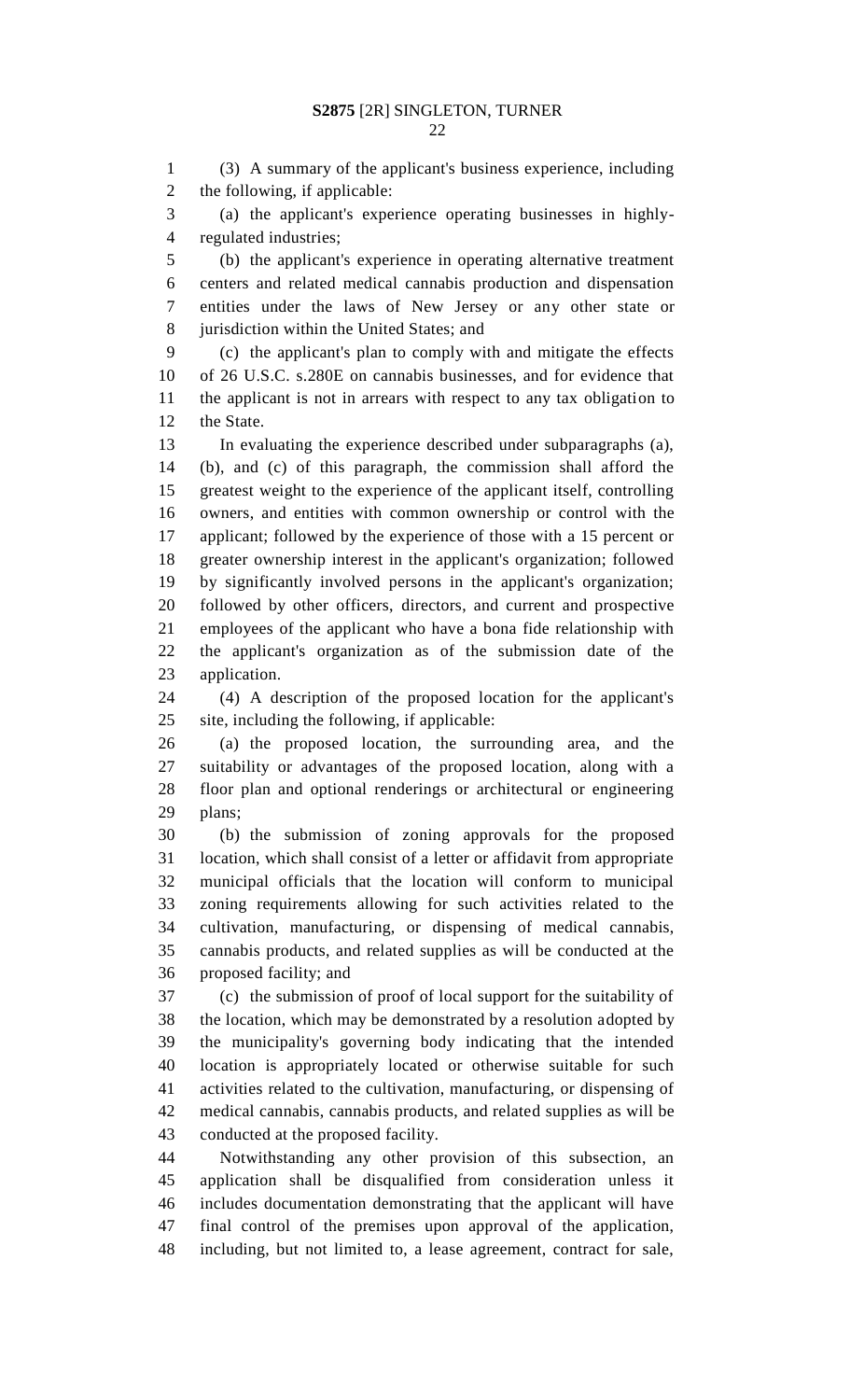title, deed, or similar documentation. In addition, if the applicant will lease the premises, the application will be disqualified from consideration unless it includes certification from the landlord that the landlord is aware that the tenant's use of the premises will involve activities related to the cultivation, manufacturing, or dispensing of medical cannabis and medical cannabis products. An application shall not be disqualified from consideration if the application does not include the materials described in subparagraph (b) or (c) of this paragraph.

 (5) A community impact, social responsibility, and research statement, which shall include, but shall not be limited to, the following:

 (a) a community impact plan summarizing how the applicant intends to have a positive impact on the community in which the proposed entity is to be located, which shall include an economic impact plan, a description of outreach activities, and any financial assistance or discount plans the applicant will provide to qualifying patients and designated caregivers;

 (b) a written description of the applicant's record of social responsibility, philanthropy, and ties to the proposed host community;

 (c) a written description of any research the applicant has conducted on the medical efficacy or adverse effects of cannabis use and the applicant's participation in or support of cannabis-related research and educational activities; and

 (d) a written plan describing any research and development regarding the medical efficacy or adverse effects of cannabis, and any cannabis-related educational and outreach activities, which the applicant intends to conduct if issued a permit by the commission.

 In evaluating the information submitted pursuant to subparagraphs (b) and (c) of this paragraph, the commission shall afford the greatest weight to responses pertaining to the applicant itself, controlling owners, and entities with common ownership or control with the applicant; followed by responses pertaining to those with a 15 percent or greater ownership interest in the applicant's organization; followed by significantly involved persons in the applicant's organization; followed by other officers, directors, and current and prospective employees of the applicant who have a bona fide relationship with the applicant's organization as of the submission date of the application.

 (6) A workforce development and job creation plan, which may include, but shall not be limited to a description of the applicant's workforce development and job creation plan, which may include information on the applicant's history of job creation and planned job creation at the proposed facility; education, training, and resources to be made available for employees; any relevant certifications; and a diversity plan.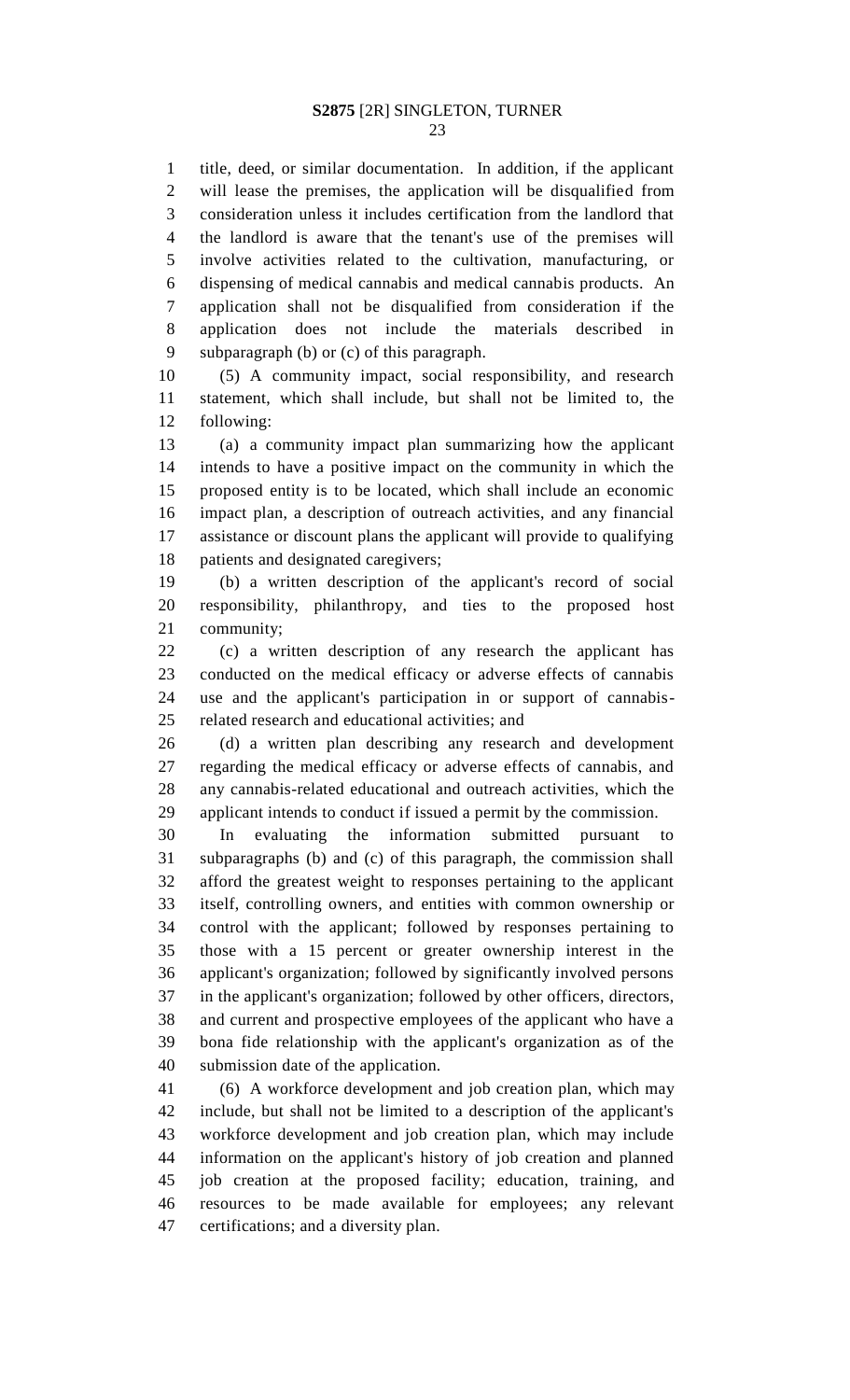(7) A business and financial plan, which may include, but shall not be limited to, the following:

(a) an executive summary of the applicant's business plan;

 (b) a demonstration of the applicant's financial ability to implement its business plan, which may include, but shall not be limited to, bank statements, business and individual financial statements, net worth statements, and debt and equity financing statements; and

 (c) a description of the applicant's experience complying with guidance pertaining to cannabis issued by the Financial Crimes Enforcement Network under 31 U.S.C. s.5311 et seq., the federal "Bank Secrecy Act", which may be demonstrated by submitting letters regarding the applicant's banking history from banks or credit unions that certify they are aware of the business activities of the applicant, or entities with common ownership or control of the applicant's organization, in any state where the applicant has operated a business related to medical cannabis. For the purposes of this subparagraph, the commission shall consider only bank references involving accounts in the name of the applicant or of an entity with common ownership or control of the applicant's organization. An applicant who does not submit the information described in this subparagraph shall not be disqualified from consideration.

 (8) Whether any of the applicant's majority or controlling owners were previously approved by the commission to serve as an officer, director, principal, or key employee of an alternative treatment center, provided any such individual served in that capacity at the alternative treatment center for six or more months.

 (9) Whether the applicant can demonstrate that its governance structure includes the involvement of a school of medicine or osteopathic medicine licensed and accredited in the United States, or a general acute care hospital, ambulatory care facility, adult day care services program, or pharmacy licensed in New Jersey, provided that:

 (a) the school, hospital, facility, or pharmacy has conducted or participated in research approved by an institutional review board related to cannabis involving the use of human subjects, except in the case of an accredited school of medicine or osteopathic medicine that is located and licensed in New Jersey;

 (b) the school, hospital, facility, or pharmacy holds a profit share or ownership interest in the applicant's organization of 10 percent or more, except in the case of an accredited school of medicine or osteopathic medicine that is located and licensed in New Jersey; and

 (c) the school, hospital, facility, or pharmacy participates in major decision-making activities within the applicant's organization, which may be demonstrated by representation on the board of directors of the applicant's organization.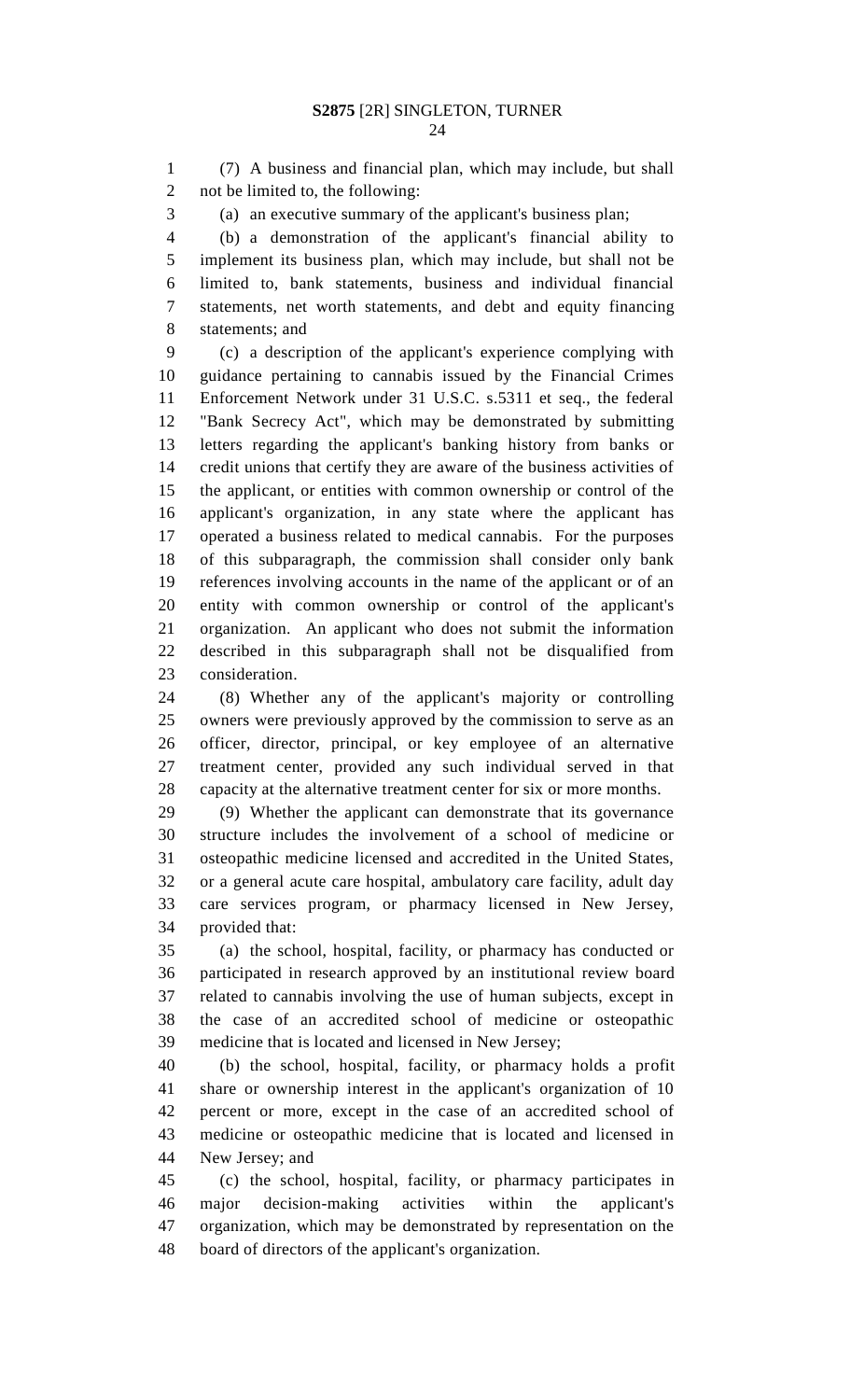(10) The proposed composition of the applicant's medical advisory board established pursuant to section 15 of P.L.2019, c.153 (C.24:6I-7.5), if any.

 (11) Whether the applicant intends to or has entered into a partnership with a prisoner re-entry program for the purpose of identifying and promoting employment opportunities at the applicant's organization for former inmates and current inmates leaving the corrections system. If so, the applicant shall provide details concerning the name of the re-entry program, the employment opportunities at the applicant's organization that will be made available to the re-entry population, and any other initiatives the applicant's organization will undertake to provide support and assistance to the re-entry population.

 (12) Any other information the commission deems relevant in determining whether to grant a permit to the applicant.

 e. In addition to the information to be submitted pursuant to subsections c. and d. of this section, the commission shall require all permit applicants, other than applicants issued a conditional permit, to submit an attestation signed by a bona fide labor organization stating that the applicant has entered into a labor peace agreement with such bona fide labor organization. Except in the case of an entity holding an unconverted conditional permit, the maintenance of a labor peace agreement with a bona fide labor organization shall be an ongoing material condition of maintaining a medical cannabis cultivator, medical cannabis manufacturer, or medical cannabis dispensary permit. The submission of an attestation and maintenance of a labor peace agreement with a bona fide labor organization by an applicant issued a conditional permit pursuant to subsection d. of section 11 of P.L.2019, c.153 (C.24:6I- 7.1.) shall be a requirement for conversion of a conditional permit into a full permit. The failure to enter into a collective bargaining agreement within 200 days after the date that a medical cannabis cultivator, medical cannabis manufacturer, or medical cannabis dispensary first opens shall result in the suspension or revocation of such permit or conditional permit. In reviewing initial permit applications, the commission shall give priority to the following:

 (1) Applicants that are party to a collective bargaining agreement with a labor organization that currently represents, or is actively seeking to represent, cannabis workers in New Jersey.

 (2) Applicants that are party to a collective bargaining agreement with a labor organization that currently represents cannabis workers in another state.

 (3) Applicants that include a significantly involved person or persons lawfully residing in New Jersey for at least two years as of the date of the application.

 (4) Applicants that submit an attestation affirming that they will use best efforts to utilize union labor in the construction or retrofit of the facilities associated with the permitted entity.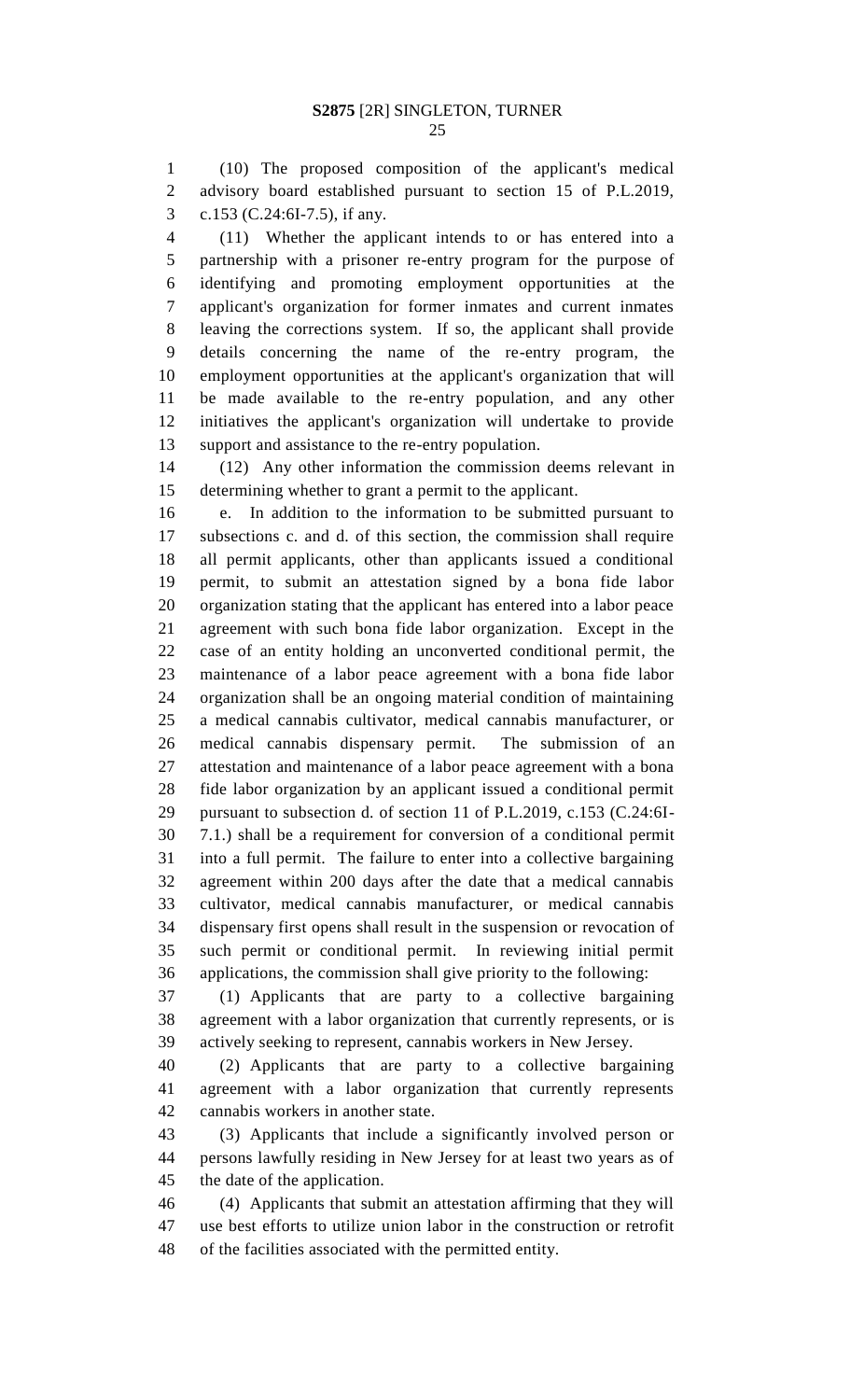The requirements of this subsection shall not apply to a microbusiness applying for a conditional or annual permit of any type.

 f. In reviewing an initial permit application, unless the information is otherwise solicited by the commission in a specific application question, the commission's evaluation of the application shall be limited to the experience and qualifications of the applicant's organization, including any entities with common ownership or control of the applicant's organization, controlling owners or interest holders in the applicant's organization, the officers, directors, and current or prospective employees of the applicant's organization who have a bona fide relationship with the applicant's organization as of the date of the application, and consultants and independent contractors who have a bona fide relationship with the applicant as of the date of the application. Responses pertaining to applicants who are exempt from the criminal history record background check requirements of section 7 of P.L.2009, c.307 (C.24:6I-7) shall not be considered. Each applicant shall certify as to the status of the individuals and entities included in the application.

 g. The commission shall conduct a disparity study to determine whether race-based measures should be considered when issuing permits pursuant to this section, and shall incorporate the policies, practices, protocols, standards, and criteria developed by the Office of Minority, Disabled Veterans, and Women Medical Cannabis Business Development pursuant to section 32 of P.L.2019, c.153 (C.24:6I-25) to promote participation in the medical cannabis industry by persons from socially and economically disadvantaged communities, including promoting applications for, and the issuance of, medical cannabis cultivator, medical cannabis manufacturer, and medical cannabis dispensary permits to certified minority, women's, and disabled veterans' businesses. To this end, the commission shall seek to issue at least 30 percent of the total number of new medical cannabis cultivator permits, medical cannabis manufacturer permits, and medical cannabis dispensary permits issued on or after the effective date of P.L.2019, c.153 (C.24:6I-5.1 et al.) as follows:

 (1) at least 15 percent of the total number of new medical cannabis cultivator permits, medical cannabis manufacturer permits, and medical cannabis dispensary permits issued on or after the effective date of P.L.2019, c.153 (C.24:6I-5.1 et al.) are issued to a qualified applicant that has been certified as a minority business pursuant to P.L.1986, c.195 (C.52:27H-21.18 et seq.); and

 (2) at least 15 percent of the total number of new medical cannabis cultivator permits, medical cannabis manufacturer permits, and medical cannabis dispensary permits issued on or after the effective date of P.L.2019, c.153 (C.24:6I-5.1 et al.) are issued to a qualified applicant that has been certified as a women's business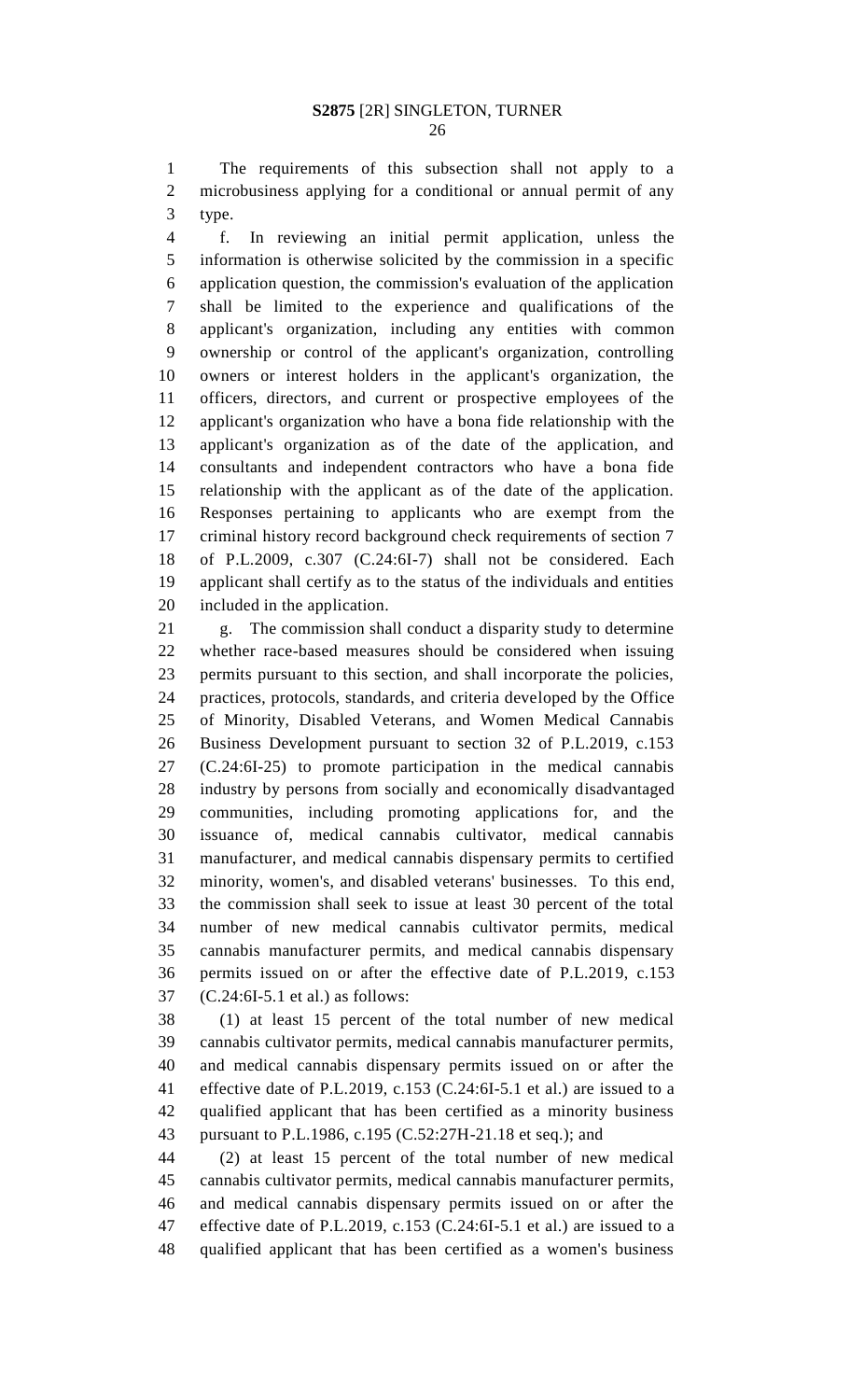pursuant to P.L.1986, c.195 (C.52:27H-21.18 et seq.) or that is a

disabled-veterans' business, as defined in section 2 of P.L.2015,

c.116 (C.52:32-31.2).

 In selecting among applicants who meet these criteria, the commission shall grant a higher preference to applicants with up to two of the certifications described in this subsection.

 h. The commission shall give special consideration to any applicant that has entered into an agreement with an institution of higher education to create an integrated curriculum involving the cultivation, manufacturing, dispensing or delivery of medical cannabis, provided that the curriculum is approved by both the commission and the Office of the Secretary of Higher Education and the applicant agrees to maintain the integrated curriculum in perpetuity. An integrated curriculum permit shall be subject to revocation if the IC permit holder fails to maintain or continue the integrated curriculum. In the event that, because of circumstances outside an IC permit holder's control, the IC permit holder will no longer be able to continue an integrated curriculum, the IC permit holder shall notify the commission and shall make reasonable efforts to establish a new integrated curriculum with an institution of higher education, subject to approval by the commission and the Office of the Secretary of Higher Education. If the IC permit holder is unable to establish a new integrated curriculum within six months after the date the current integrated curriculum arrangement ends, the commission shall revoke the entity's IC permit, unless the commission finds there are extraordinary circumstances that justify allowing the permit holder to retain the permit without an integrated curriculum and the commission finds that allowing the permit holder to retain the permit would be consistent with the purposes of P.L.2009, c.307 (C.24:6I-1 et al.), in which case the IC permit shall convert to a regular permit of the same type. The commission may revise the application and permit fees or other conditions for an IC permit as may be necessary to encourage applications for IC permits.

 i. Application materials submitted to the commission pursuant to this section shall not be considered a public record pursuant to P.L.1963, c.73 (C.47:1A-1 et seq.) or P.L.2001, c.404 (C.47:1A-5 et al.).

 j. If the commission notifies an applicant that it has performed sufficiently well on multiple applications to be awarded more than one medical cannabis cultivator permit, more than one medical cannabis manufacturer permit, or more than one medical cannabis dispensary permit by the commission, the applicant shall notify the commission, within seven business days after receiving such notice, as to which permit it will accept. For any permit award declined by an applicant pursuant to this subsection, the commission shall, upon receiving notice from the applicant of the declination, award the permit to the applicant for that permit type who, in the